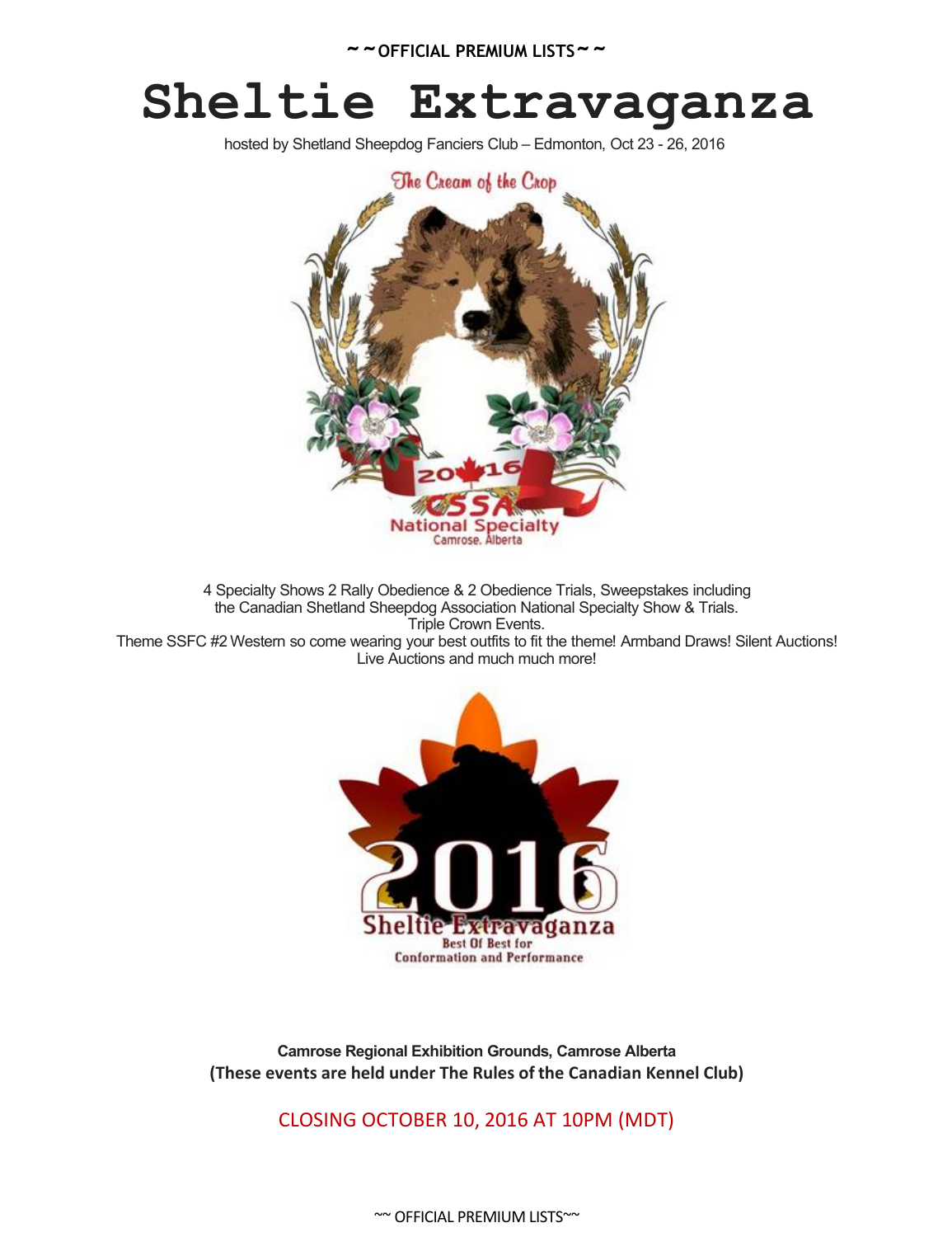

**SHETLAND SHEEPDOG FANCIERS CLUB (Edmonton), 37th CHAMPIONSHIP SPECIALTY SHOW & SWEEPSTAKES October 24, 2016 Specialty Judge: Lisa Graser – Blue Heaven Sweepstakes Judge: Patricia Weale – Ridgelynn Obedience Trial: Bill Blair**

**CANADIAN SHETLAND SHEEPDOG ASSOCIATION, 3rd CHAMPIONSHIP REGIONAL ALBERTA SPECIALTY SHOW & SWEEPSTAKES & 1 st RALLY OBEDIENCE TRIAL OCTOBER 24, 2016**

**Conformation: Lloyd Graser – Blue Heaven**

**Rally Obedience Judge: Bill Blair**





# **SHETLAND SHEEPDOG FANCIERS CLUB (Edmonton),**

**38th CHAMPIONSHIP SPECIALTY SHOW & RALLY OBEDIENCE TRIAL October 25, 2016 Conformation: Joyce Van Kirk - MiJoy**

**Rally Obedience Judge: Susan desCotes - Surona**

# **CANADIAN SHETLAND SHEEPDOG ASSOCIATION,**

**13th CHAMPIONSHIP NATIONAL SPECIALTY SHOW, (Bi Annual) SWEEPSTAKES, RALLY OBEDIENCE & OBEDIENCE TRIALS OCTOBER 25 & 26, 2016 Conformation: JoAnn Pavey – Whitegates Sweepstakes: Colleen Andrus – Trevanne Obedience Judge: Susan DesCotes – Surona**



 $~\sim$  OFFICIAL PREMIUM LIST.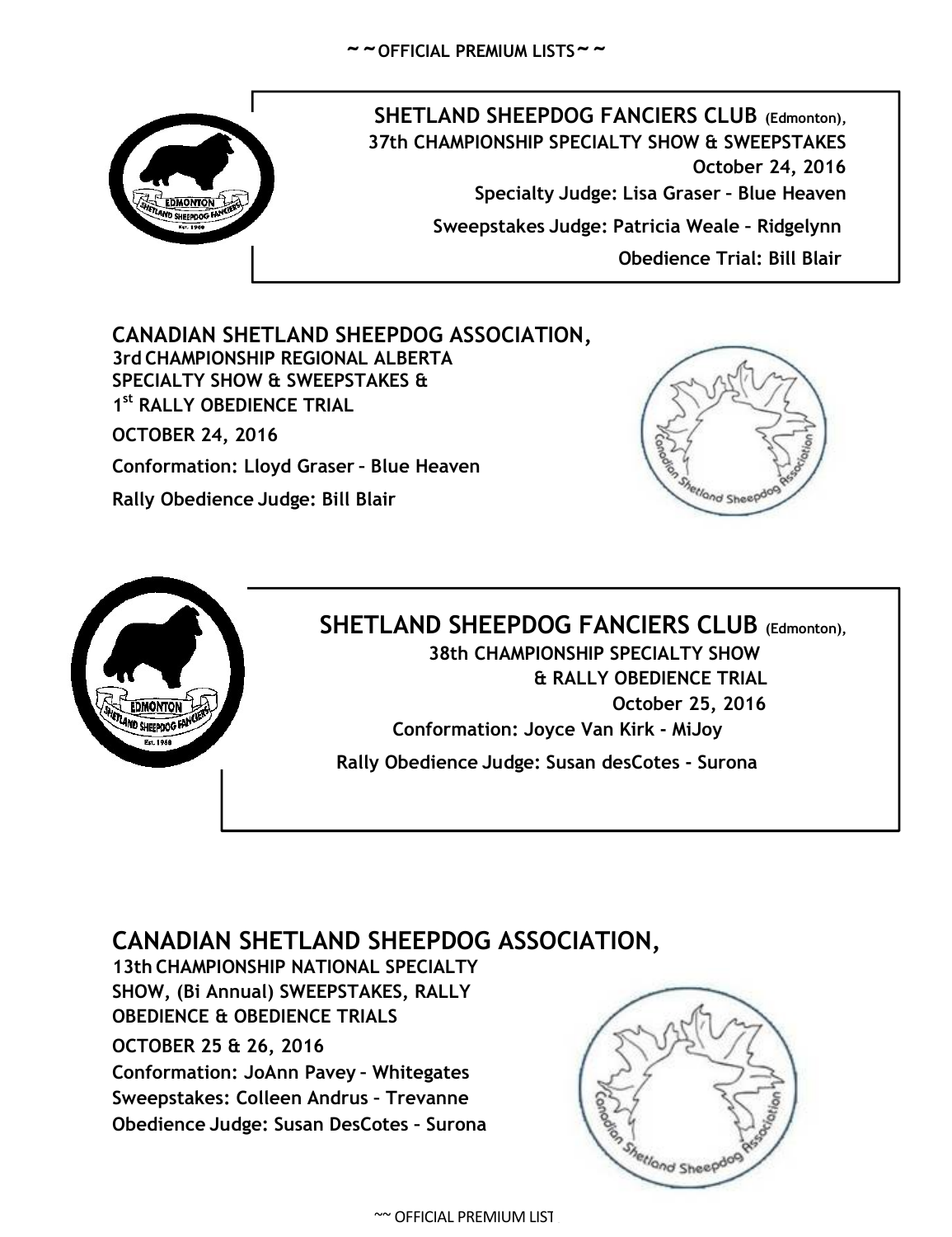## **ENTRIES CLOSE OCTOBER 10, 2016**

## **BATTLE RIVER CANINE ASSOCIATION - OCTOBER 21ST - 23RD , 2016 Battle River Canine Association Welcomes you to attend October 21-23, 2016 3 All Breed Shows, 3 Obedience Trials, 3 Rally Trials, All Breed Puppy Sweepstakes and a Spooktacular event Sunday at Noon!**

The Battle River Canine Association would like to extend a warm welcome to the Sheltie Enthusiasts - here in Camrose to attend the Sheltie Extravaganza October 23 (evening)-26, 2016, Welcome to all the Shetland Sheepdog fans - we welcome you to our shows - and hope you enjoy your stay in Camrose, Alberta.

| Dote Show a                                          | JM Show Services (Show Secretary) MELODY MCMURPHY                     |                                                             |  |  |  |  |
|------------------------------------------------------|-----------------------------------------------------------------------|-------------------------------------------------------------|--|--|--|--|
|                                                      | BOX 825, GRANDE PRAIRIE, AB T8V 3R5<br>E-mail: jmshowservices         |                                                             |  |  |  |  |
|                                                      |                                                                       |                                                             |  |  |  |  |
|                                                      | Phone: (Melody McMurphy - 780-532-9969                                |                                                             |  |  |  |  |
|                                                      | CLOSING OCTOBER 10, 2016 AT 10PM (MDT)                                |                                                             |  |  |  |  |
| <b>SHOW SUPERINTENDENT:</b>                          |                                                                       | <b>CANADIAN KENNEL CLUB, EXECUTIVE DIRECTOR:</b>            |  |  |  |  |
| <b>JM SHOW SERVICES</b>                              |                                                                       | Lance Novak, 200 Ronson Drive, Suite 400                    |  |  |  |  |
| mcmurphy@telusplanet.net                             |                                                                       | Etobicoke, ON M9W 5Z9 Phone: (416) 675-5511                 |  |  |  |  |
| <b>CANADIAN KENNEL CLUB,</b>                         |                                                                       | <b>CANADIAN KENNEL CLUB</b>                                 |  |  |  |  |
| <b>DIRECTOR FOR ALBERTA:</b>                         |                                                                       | <b>DOG SHOW REPRESENTATIVE FOR ALBERTA:</b>                 |  |  |  |  |
| Sharon Derrick sderrick@shaw.ca                      |                                                                       | Hillary Oakes sevenoaks.es@gmail.com                        |  |  |  |  |
|                                                      | <b>CANADIAN KENNEL CLUB OBEDIENCE &amp; RALLY-</b>                    | <b>CANADIAN KENNEL CLUB,</b>                                |  |  |  |  |
|                                                      | <b>OBEDIENCE REPRESENTATIVE FOR ALBERTA:</b>                          | <b>JUNIOR KENNEL CLUB REPRESENTATIVE FOR ALBERTA:</b>       |  |  |  |  |
|                                                      | Lionel Whittaker lionel.whittaker@gmail.com                           | Jan Williamson Osterbauer jan.osterbauer@gmail.com          |  |  |  |  |
| <b>Veterinarian On Call</b>                          |                                                                       |                                                             |  |  |  |  |
|                                                      | Wetaskiwin Animal Clinic 4735-39 <sup>th</sup> Avenue, Wetaskiwin, AB | (780)352-7006                                               |  |  |  |  |
| Chief Conformation Ring Steward - Margaret Zacher    |                                                                       | Chief Trial Ring Steward - Diane Lynas                      |  |  |  |  |
| Complaints Committee - Margaret Zacher, Diane Lynas, |                                                                       | Official Show Photographer - Cathy French Photography       |  |  |  |  |
| <b>JM Show Services</b>                              |                                                                       | Box 3118 Sherwood Park AB T8H 2T1 (780)4166096              |  |  |  |  |
| <b>SSFC Executive</b>                                |                                                                       | <b>CSSA National Executive</b>                              |  |  |  |  |
| PRESIDENT -                                          | Jeanne Bartosh                                                        | President - Glen Stark                                      |  |  |  |  |
| VICE-PRESIDENT -<br>Anja Neumann                     |                                                                       | Vice President - Cathy Reid                                 |  |  |  |  |
| TREASURER -                                          | Carol Williams                                                        | Treasurer - Cathie Kramer<br>Secretary - Donna Roadhouse    |  |  |  |  |
| SECRETARY -                                          | Charlene Lang                                                         | Alberta Director - Norma Jean Pohl                          |  |  |  |  |
| SHOW/TRIAL CHAIR- Laura Thompson                     |                                                                       | Show/Trial Chair - Laura Thompson                           |  |  |  |  |
|                                                      |                                                                       | www.cssanational.ca                                         |  |  |  |  |
| <b>Judges - Obedience &amp; Rally</b>                |                                                                       | Judges - Specialties                                        |  |  |  |  |
|                                                      | Bill Blair - 7766 Bruce Gordon Place Saanichton BC                    | Lisa & Lloyd Graser $-45$ Little Chuckey Cutoff, Mosheim TN |  |  |  |  |
|                                                      | Susan DesCotes - 753182 Second Line EHS Mono ON                       | Joyce Van Kirk - 4721W Mountain View RD, Glendale AZ        |  |  |  |  |
| Judges - Sweepstakes                                 |                                                                       | JoAnn Pavey - 85 Seline Crescent, Barrie ON                 |  |  |  |  |
| Colleen Andrus - 58 Chase Cres Regina SK             |                                                                       |                                                             |  |  |  |  |
| Patricia Weale - 801, 939 Bracewood Dr SW Calgary AB |                                                                       |                                                             |  |  |  |  |
|                                                      |                                                                       |                                                             |  |  |  |  |

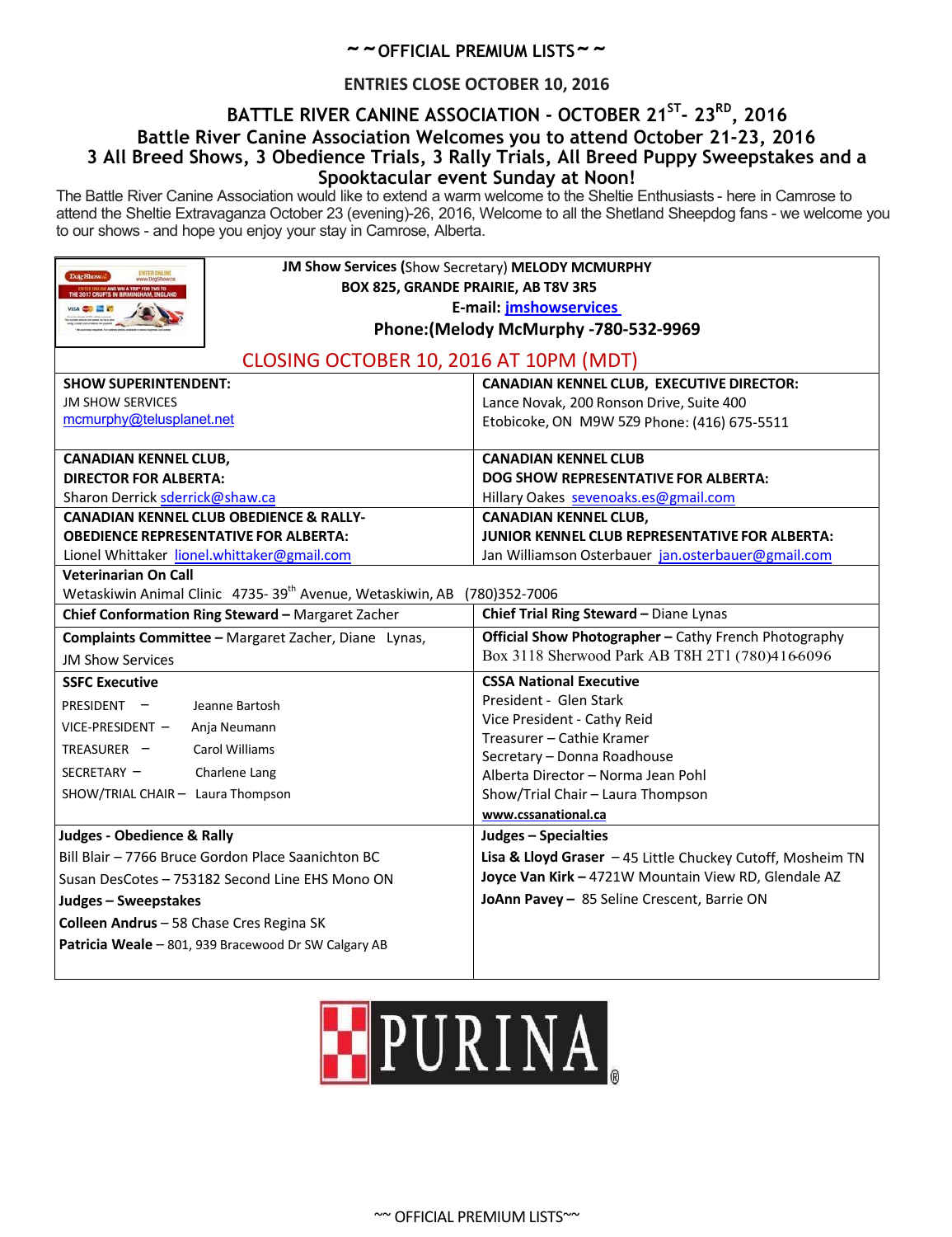## Meet our prestigious judges:



## **~~OFFICIAL PREMIUM LISTS~~**

#### *JoAnn Pavey – WHITEGATES*

#### (CSSA National Conformation Judge)

I have been involved in Shelties since 1970, in both conformation and obedience. I was a CKC All Classes Obedience judge for 25 years. I bred a few litters under the prefix Calabar and then all the rest under the Whitegates prefix. We were fortunate to have bred many Canadian and American Champions and performance titlists. We have had both Best In Specialty winners and All Breed Best in Show winners in all colours, blue, black and sable. As well, we have bred several ROMC Shelties. We were also lucky to have been entrusted with many top Shelties to show for their owners.

Once we were no longer actively breeding and showing, it was time to take the next step and apply to judge conformation. Currently licensed for the Herding Group and on permit for half of the Sporting Group, I have been very fortunate in having judged many Sheltie Specialties in both Canada and the United States. There is nothing better than being invited to judge your own beloved breed! Having judged Obedience at the very first CSSA National and then Puppy/Veteran Sweepstakes at the 2010 CSSA National, I am honoured to have been chosen to judge the Breed classes at the 2016 CSSA National Specialty.

I want to thank the CSSA members for their vote of confidence. I appreciate your trust and will not let you down. While not every dog entered can come away with awards, I hope that each and every exhibitor has a positive experience and thoroughly enjoys their time spent with their dogs and fellow Sheltie fanciers. Good luck to all!

#### *Colleen Andrus – TREVANNE*



#### (CSSA National Sweepstakes Judge)

Shelties have been my passion for 45 years! Although my first sheltie was not a show dog, it made me quickly aware of the joys of owning Shelties – their loyalty, intelligence and beauty. Trevanne Shelties were born! I have always had many Canadian Champions along with over 20 American that I have bred and owned.

Also in Regina Saskatchewan, I have been the President of the Saskatchewan Collie and Shetland Sheepdog Club for many years.

The thrills and accomplishments here at Trevanne was winning Winners Bitch and Best of Winners at the American National with Am/Can Ch Trevanne's Almost Heaven and Winners Dog and Best of Winners with Am/Can Ch Trevanne's Windswept.

This year at the American National we had the exciting win of Best in Futurity in Reno with a bitch named Can Ch Trevanne's Heavenly Joy under breeder judge Greg Speeks.

We also have two Register of Merits American and Canadian on CH Trevanne's Windswept ROM ROMC and Ch Trevanne's Cache ROM ROMC.

I would like to Thank all of you for the honour and privilege of judging the Canadian Shetland Sheepdog Association National Sweepstakes (Breeder, Juvenile, Veteran's) 2016!

#### *Susan DesCotes - SURONA*

#### (National Obedience & Rally Obedience Judge)

As a kid, I just loved training dogs, so, I brought our family dog, a Samoyed to dog classes with the late Hazel Slaughter in 1970. that sparked a real, love for it and I put a deposit on my first Sheltie in 1978, the day after getting married. So my wonderful, journey began. After putting 3 O.T.Ch. and a Ch. and O.T.Ch. on my very first four Shelties, I was really hooked. in the early 90's I started my own obedience school, Surona School of Dog Obedience. In 1996 I became a CKC Obedience Judge and have judged from Vancouver Island to Newfoundland. I also judge Obedience and Rally both in Canada and in the USA. In 2009 I became a life member of CKC and in 2014 I no longer had to travel to train dogs, as I opened my own facility right out my back door, dreams do come true! After many HIT, DWA's I took a break from showing myself to judge and show my horses. I won 2

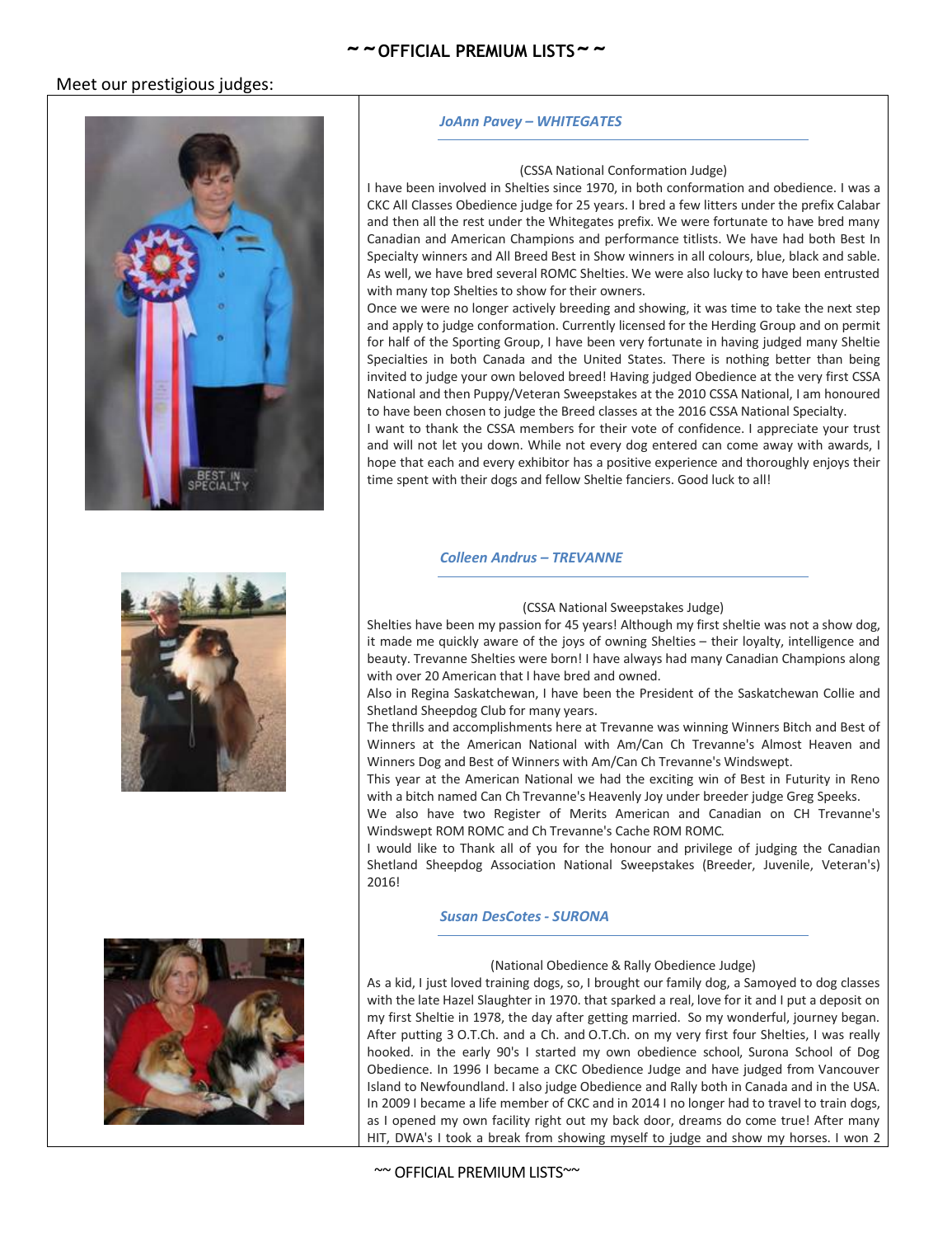buckles for barrel racing and also won money in extreme cowboy racing. Back into the obedience ring in 2014 with my 10 year-old Sheltie, Lucy and attained her CD with 4 qualifying scores, all in the ribbons. this spring of 2016 I showed her daughter, Summer and Summer's daughter, Katy in 3 trialsin one day to complete their RN, ending with perfect scores! I guess my most noted show Sheltie was Ch. Surona Hylites Lady Di who took BOW, here in Alberta at the CSSA in 2008. I love and adore my Shelties and look forward to being owned by them for a long time to come.

Thank you so much for the honour of judging the CSSA in 2016, I wish everyone the best of luck.

#### *Bill Blair*

#### (Sheltie Extravaganza obedience judge SSFC Obedience Trial Oct 24th October 25th CSSA Rally Obedience Trial)

I started in obedience in the mid 70's in Regina with a Miniature Poodle. After moving to the west coast in 1977, Karen and I gravitated to American Cockers which are still our number one love in dogs. We have been members of the North Saanich Dog Obedience Training Club (NOSA) since the mid 80's, actively involved in trialing, teaching classes at all levels (including rally) and holding various executive positions.

Since my retirement in 2003, I have become more active in judging and I am currently licensed to judge obedience and rally at all levels for the Canadian Kennel Club and the Association of Island Obedience Clubs.

#### *Pat Weale - RIDGELYNN*

#### (SSFC Sweepstakes Judge)

I first got into Shelties in 1976 when I purchased my first show puppy, a tri-color bitch from Joyce Woolridge. She finished her championship and I was hooked!

I enjoyed my years of showing and breeding and was always excited to see a new litter and what improvements I had made in my breeding program. I actively showed and bred Shelties under the prefix Ridgelynn Perm Reg. up to 2009. Throughout the years I have seen many changes in the breed - some good and some not so good. I believe the only reason to breed a dog is with the objective of improvement on the previous generations. I still attend dog shows and occasionally show for friends.

I really appreciate the opportunity to judge the sweepstakes for the Shetland Sheepdog Fanciers Club and look forward to seeing many beautiful puppies.

#### *Lisa Graser (Blue Heaven)*

#### (SSFC #1 Specialty Conformation Judge)

I have been involved in this breed for 27 years. I started in Shelties in 1989 in obedience, obtaining a CDX on my first two shelties. I bred my first litter in 1993 as Lisa Bush and started the kennel Blue Heaven.

I was born and raised on a very successful registered Holstein farm. I started showing and judging dairy cattle when I was 8 years old and continued through my college years, showing and judging at the State and National level.

My senior year in H.S., I placed 1st out of 800 contestants in the State Dairy Cattle Judging contest. I showed registered Holsteins at the state level and at World Dairy Expo in 2002 I was married to Lloyd Graser and we currently show and breed shelties under my original kennel name Blue Heaven. Blue Heaven has finished 92 American Champions, 77 of those being homebred. We have finished Champion in every color.

We have been privileged to have owned/bred the 2011 American Shetland Sheepdog Club (ASSA) Best in Futurity Winner, Multiple National Award of Merits, 18 Best in **Specialty** 





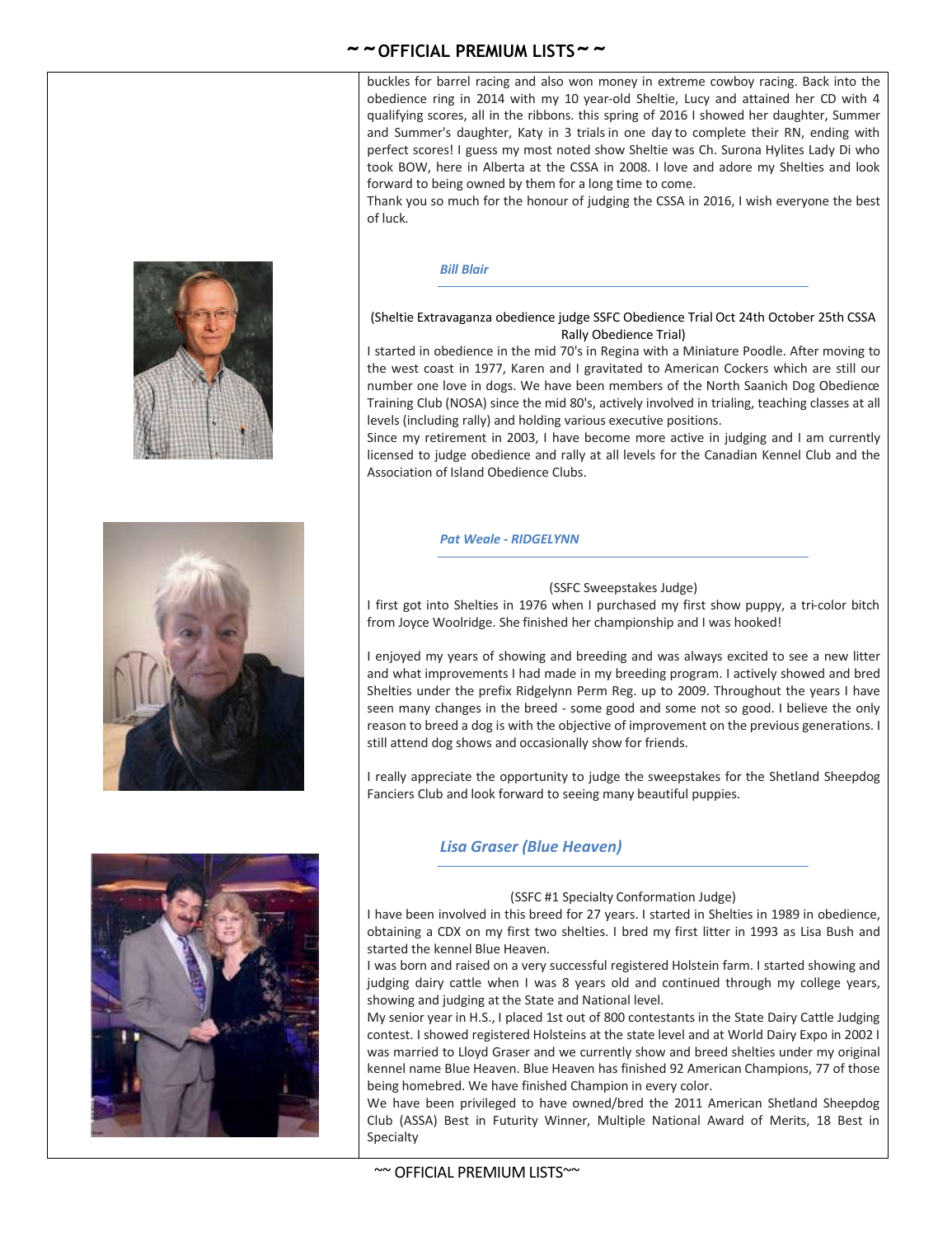Show winners, 3 Top Producing Dams, 5 ROM's (3 dogs and 2 bitch) and all 5 of those ROM's are also Champions. Multiple ASSA National Specialty Class winners, ASSA Futurity Runner Up's and 2 Best in Show (All Breed) dogs.

I have been judging for 12 years. I am currently licensed to judge the Herding Group and 6 Toy Breeds.

I would like to thank the club for inviting us to judge ……. Our first time judging in Canada and we are looking forward to it!!

#### *Lloyd Graser (Blue Heaven and Century Farm)*

#### (CSSA Regional Conformation Judge)

I have been involved in shelties for more than 45 years, I have been a member of the American Shetland Sheepdog Club for over 34 years.

I bred and owned 21 Champions under my previous kennel name "Century Farms". In 1978 I started handling professionally. I have won 160 Group 1's on Shelties and 22 Best in Shows. I handled the #1 Shetland Sheepdog in the US in both 1990 and 1995.

In 2002 I was married to Lisa Bush and we currently show and breed shelties under the kennel name Blue Heaven.

Blue Heaven has finished 92 American Champions, 77 of those being homebred. I have finished multiple Champions in every color.

We have been privileged to have owned/bred the 2011 American Shetland Sheepdog Club (ASSA) Best in Futurity Winner, 18 Best in Specialty Show winners, 3 Top Producing Dams, 5 ROM's (3 dogs and 2 bitches) and all 5 of those ROM's are also Champions, multiple ASSA National Specialty Class winners, ASSA Futurity Runner Up's, Multiple National Specialty Award of Merits and 2 All Breed BIS dog.

I have been judging for 16 years. I am currently licensed to judge the Herding and Working and Pomeranians.

Thank you the invitation to judge at your shows here………… my first time judging in Canada and looking forward to it!!

*Joyce Van Kirk MIJOY*

#### (SSFC #2 Conformation Judge)

It is an honor and a privilege to judge the SSFC Specialty during the Sheltie Extravaganza. I have been married to my husband Mike for 51 yrs. We have raised 3 children and now have several grandchildren and great grandchildren. We make our home in sunny Arizona.

I began my career in shelties (MiJoy Shelties) in the early 80's with a lovely pet sheltie named Amber Delight. She taught me so much and helped raise our daughter. While studying the breed and raising 3 children I set out to breed my first champion. He was Ch. MiJoy Pride of Autumn. His call name was Patrick and I loved him dearly. Sadly, he died of cancer but he began my line and all my dogs today go back to him.

After finishing several more champions in shelties and two in Polish Lowland Sheepdogs, and stewarding for many yrs serving the club as secretary, Vice President and even president, I decided to become an akc judge receiving my license in 2003. I then became a proud member of the American Shetland Sheepdog Association. And here I am today working my way through the herding group. I currently judge several breeds and have just applied for more. I also judge Jr showmanship all breeds.

I have recently finished Ch MiJoy's Wildest Dream, breeder/owner/handled, and he is half way to his Grand Championship. We are only 2 pts away from finishing our Apple Acres MiJoy Mi Amigo, and are preparing our puppies from our last litter, MiJoy Starlit Memories and MiJoy All Star Moment for the fall. I have high hopes for them. I hope to show and judge for many more years as that is where my heart is.

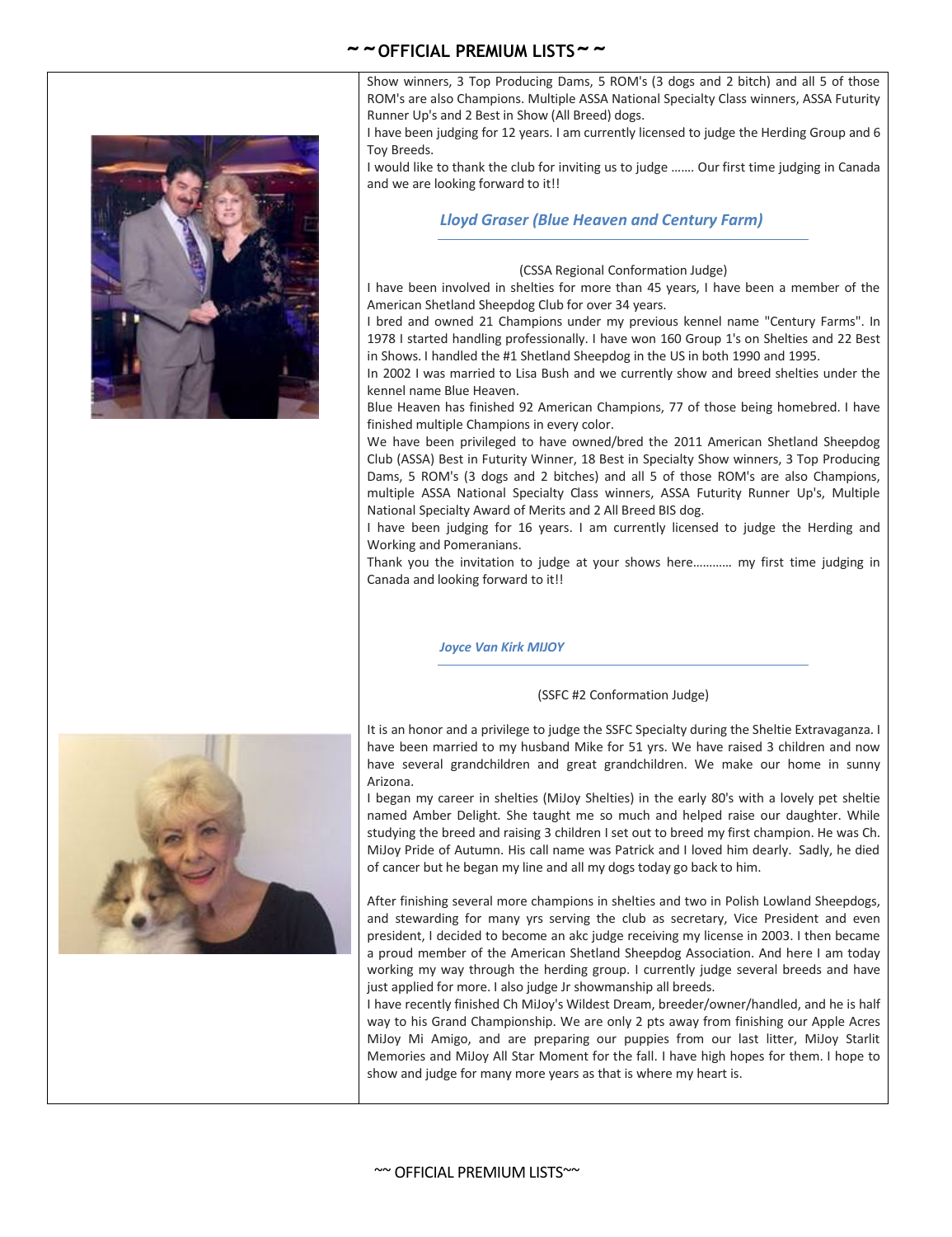| <b>Online Entries</b>  | <b>Mail Entries</b>                                                   | Courier or<br>Drop-off                                                     |
|------------------------|-----------------------------------------------------------------------|----------------------------------------------------------------------------|
| www.jmshowservices.com | <b>JM Services</b><br>Box 825<br>Grande Prairie, AB<br><b>T8V 3R5</b> | <b>JM Services</b><br>9401 123 Ave<br>Grande Prairie,<br><b>AB T8V 5Y4</b> |

## **ENTRIES CLOSE: Monday, October 10, 2016 @ 10:00 pm**

awards. *(Chapter 8.8, C.K.C. Dog Show Rules.)*

**Any dishonored cheques or declined credit card(s) will be assessed a \$50.00 service charge.**

The owner of a dog entered in this show is entirely responsible for any error in the entering of his dog, regardless of how, or by whom the entry was made.

# www.DogShow.ca Dog Show. TOLL FREE FAX: 1-877-99-ENTRY (36879) ENTER ONLINE

A service charge of 10% will be assessed. This includes entries sent online, by fax or post using a credit card for payment

**QUESTIONS REGARDING YOUR ENTRIES???**

**have questions, please telephone:**

(Melody McMurphy -780-532-9969)

**Whether you enter on-line, by Toll-Free Fax, or mail you will**

**receive an email confirmation that your entry has been processed. If you do not provide your email address on the entry form and**

**No Entry Will Be Accepted Without Payment in Full.** Tendering of a dishonored cheque or declined credit card in payment of entry fees shall be considered non-payment of entry fees and is an offense punishable by disciplinary action and cancellation of

## *ATTENTIONFOREIGN EXHIBITORS*

#### **EVENT REGISTRATION NUMBER**

**VISA** 

Effective Jan/1992 all dogs that are foreign-born and foreign-owned and enter Canada for the sole purpose of entering CKC (Canadian Kennel Club) events will no longer require a CKC registration number but will require an **ERN - Event Registration Number**. This ERN does not register a dog with CKC for breeding purposes as defined in the Animal Pedigree Act but rather enables a foreign-owned dog to be awarded titles by the Canadian Kennel Club. Each dog must have its own number. To obtain an ERN, mail or fax a photocopy of the dog'sforeign registration certificate with cheque or VISA/MasterCard number (expiry date, cardholder's name and signature). Provide your complete address for return of the ERN to you. **Cost - \$59.40 + applicable tax.** ERN MUST BE APPLIED FOR WITHIN 30 DAYS OF FIRST DAY OF ENTERING A CKC EVENT. A CKC ERN registration form can be downloaded from the CKC website: http://www.ckc.ca **CKC FAX NUMBER (416) 675-6506**

**For information on traveling with your dogs to Canada, please refer to the following Government Agencies:**

Canadian Food Inspection Agency website www.inspection.gc.ca

**D** 

Please note that fees are due and payable in Canadian dollars. Foreign credit card transactions will be processed in Canadian dollars and converted by the credit card company. Personal chequesin US funds will be accepted. If you send a cheque in US funds, it must be made out for the full amount of the entry and no exchange will be refunded to the exhibitor, due to fluctuationsin currency rates. Please do not mark cheques "Payable in Canadian Funds" or "At Par" as they will not be cleared by the banks Your understanding and cooperation is appreciated. **Entriessent to Show Secretary by courier must be sent prepaid.**

To comply with instructions issued by the Canadian Kennel Club, we will be unable to accept any entry reaching our Show Secretary after the closing time and date.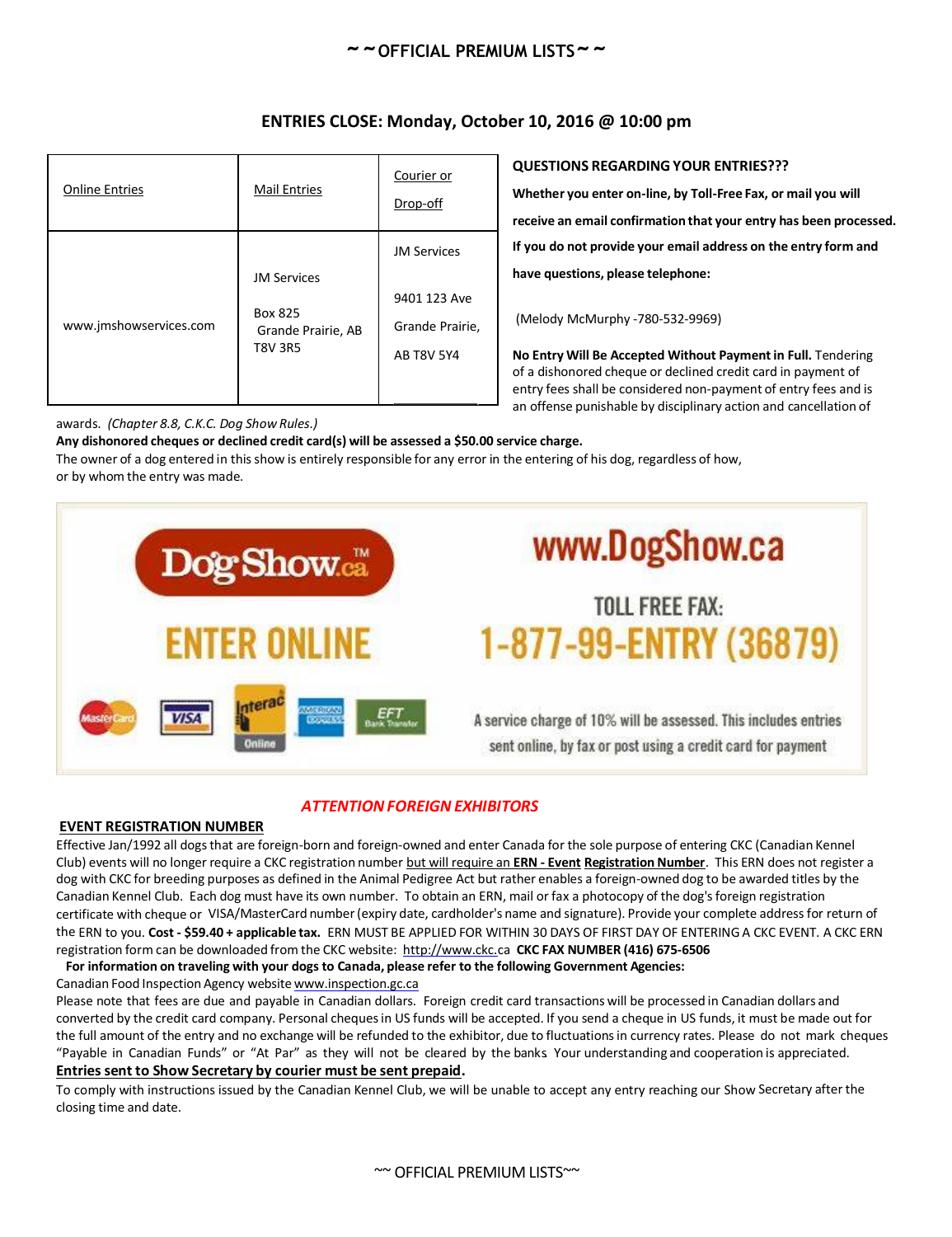**Exhibitors Please Note:** An exhibitor has the right to withdraw an entry at any time up to the closing date and time as published in the premium list. This may be done by telephone but **written or electronic notification must be received by the show secretary not later than closing date and time.** If written or electronic notification is not received, the dog will remain entered in the show.

**Entry fees will be refunded when a bitch entered in Rally Obedience or Obedience comes into season** after the close of entries if a Veterinarian's Certificate (certifying that the bitch was in season within the 10 day period preceding the trial) is delivered to the Show Secretary **before** the starting date and the time of the trial. The Alberta Kennel Club will refund entry, recording and listing fees if the above conditions are met.

**A 50% refund of entry fees only will be made for a bitch in season** without a Veterinarian's certificate with written notification presented to the Show Secretary at least ONE HOUR before the start of the Trials. The bitch must be available to be examined by the Show

Superintendent to verify she is in season.

#### **ERN NOTICE**

All dogs that are foreign-born and foreign-owned and who enter Canada for the sole purpose of entering CKC events will no longer require a CKC registration number. The ERN (Event Registration Number) does not register a dog with the CKC for breeding purposes, but rather enables a foreign-owned or foreign-born dog to be awarded titles for the CKC. Each dog must have its own number. To obtain an ERN, mail or FAX a photocopy of the dog's foreign registration certificate with a cheque or VISA/Mastercard. Provide your complete address for return of the ERN to you. The cost is \$57.60. Dogs may initially be entered as "listed", but the ERN must be obtained within 30 days of obtaining points, awards or scores to avoid cancellation. Forward your request to: The Canadian Kennel Club, 200 Ronson Drive, Ste.400, Etobicoke, ON. M9W 5Z9

Phone (416) 675-5511 or Fax (416) 675-6506.

#### *Canadian Non-Member Participation Fee*

#### **24-12-**3. Non-member participation fee

a) An annual non-member participation fee for awards and titles will be charged to a Canadian non-member of CKC. The fee will match the ERN fee.

In order to protect the awards/titles earned, the non-member will have a choice either to become a CKC member or to pay the non- member participation fee. Failure to comply within 30 days of notification will cause all awards and titles to be cancelled. These fees apply only to dogs wholly owned by non-CKC members and are not applicable to CKC members.

#### **FOREIGN EXHIBITORS**

Please note that fees are due and payable in Canadian dollars. Due to the consistently fluctuating currency rates, discounted cheques will not be accepted and must be payable in Canadian funds. If a cheque is sent in US funds, it must be made out for the full required fees, and no exchange will be refunded to the exhibitor. Please do not mark cheques "payable in Canadian funds", or "at par". They will not be cleared by the banks. To simplify the process, we urge that you purchase a bank draft or money order payable in Canadian funds.

**MAIL:** Show Secretary, J.M. SHOW SERVICES - *Make all cheques payable to: The Shetland Sheepdog Fanciers Club or SSFC.* Fees must accompany entries. No post-dated cheques will be accepted. **All entries must be clearly printed**. Owners are responsible for any errors. To comply with instructions from the Canadian Kennel Club we are unable to accept, alter, cancel or substitute any entry reaching the Show Secretary after the closing date.

#### **Please note The Camrose Regional Exhibition is a non-smoking facility**

| <b>SWEEPSTAKES PRIZE LIST (Both Specialties)</b>                       |                      | <b>SSFC</b>  | <b>CSSA</b><br><b>National</b> |
|------------------------------------------------------------------------|----------------------|--------------|--------------------------------|
| Best in Juvenile Sweepstakes                                           | 15% (cash) & Rosette | 15% (cash) & | 15% (cash) &                   |
| $1st$ - 6% & Rosette, 2 <sup>nd</sup> –through 4 <sup>th</sup> Rosette |                      | Rosette      | Rosette                        |
| Each class: through h                                                  |                      |              |                                |
|                                                                        |                      | 12% (cash) & | 12% (cash) &                   |
| Runner-up to Best in Juvenile Sweepstakes                              |                      | Rosette      | Rosette                        |
| $1st$ ,                                                                |                      | 8%(cash) &   | 8% (cash) &                    |
|                                                                        |                      | Rosette      | Rosette                        |
| $2^{\degree}$ 4 $^{\degree}$                                           |                      | Rosette      | Rosette                        |
|                                                                        |                      | 25% (cash) & | 25% (cash) &                   |
| Best in Breeder Sweepstakes                                            |                      | Rosette      | Rosette                        |
|                                                                        |                      |              |                                |
| Runner-up to Best in Breeder Sweepstakes                               |                      | 20% (cash) & | 20% (cash) &                   |
|                                                                        |                      | Rosette      | Rosette                        |
| Best in Veteran Sweepstakes                                            |                      | 20% (cash) & | 20% (cash) &                   |
|                                                                        |                      | Rosette      | Rosette                        |
| Runner-up to Best in Veteran                                           |                      | 15% (cash) & | 15% (cash) &                   |
| Sweeptakes                                                             |                      | Rosette,     | Rosette,                       |
| Each class: $1st$                                                      |                      | 10% (cash) & | 10% (cash) &                   |
|                                                                        |                      | Rosette,     | Rosette,                       |
| $2^{nd}$ through $4^{th}$                                              |                      | Rosette      | Rosette                        |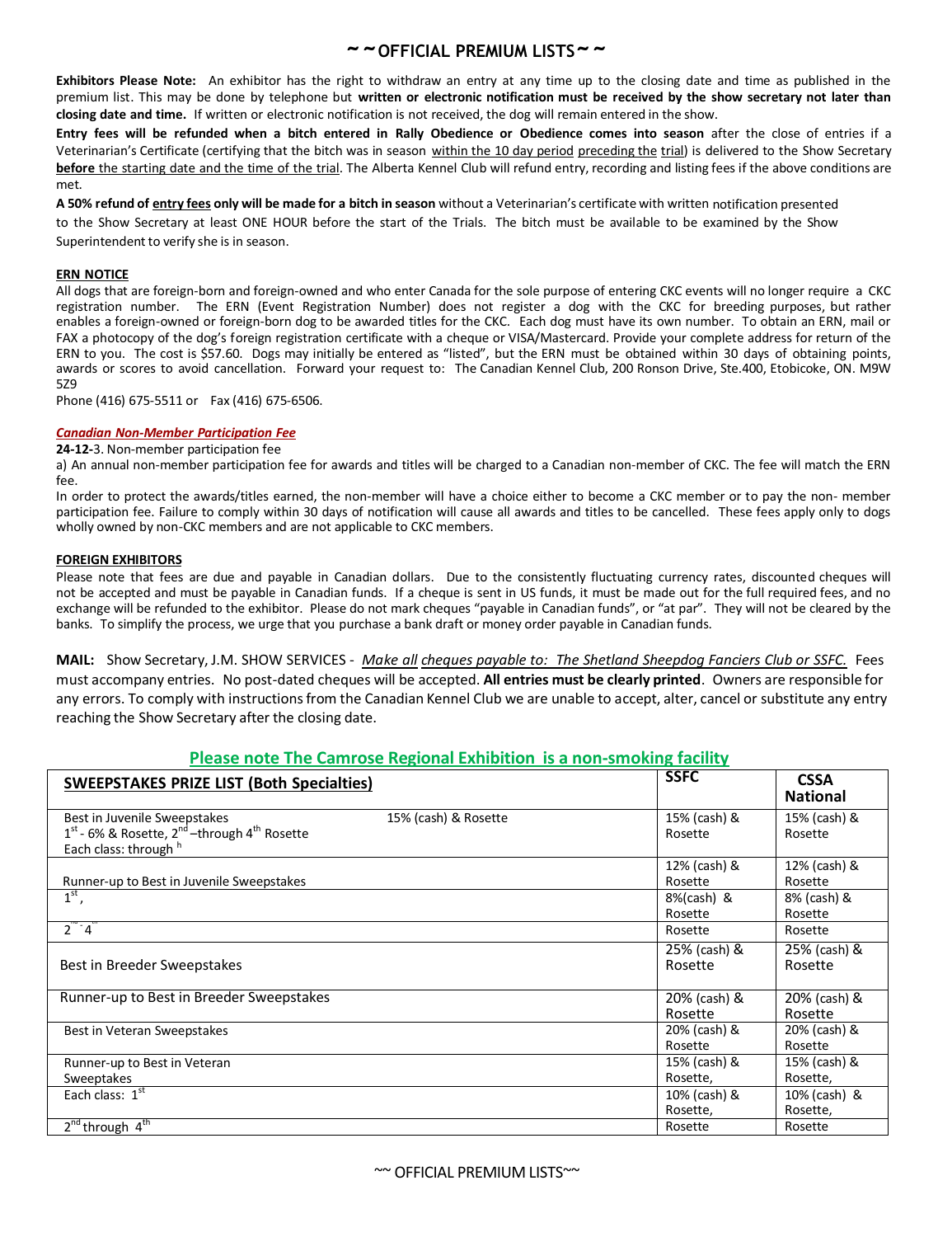#### **SPECIALTY SHOWS & TRIALS PRIZE LIST**

We are pleased to offer a Prize & Rosette to the following winners:

- Best of Breed, Best of Opposite Sex, Select Dog, Select Bitch, Best Puppy, Best Baby Puppy, Best of Winners, Winners (Male & Female), Reserve Winners (Male & Female), Best Veteran, Best Altered, Best of Opposite Altered, Best Canadian Bred in Breed, Best Canadian Bred Puppy in Breed
- High in Trial
- Best Stud Dog & Get, Best Brood Bitch & Progeny, Best Brace
- We are pleased to offer a Rosette to the following winners:
- Awards of Merit (1 Award of Merit for every 10 dogs competing in Best of Breed competition) may be awarded at the Judge's discretion, *excluding* the Best of Breed, Best of Opposite Sex to Best of Breed, Winners Dog, Winners Bitch, Select Dog & Select Bitch, that by virtue of their placements, have already been recognized.
- The breeder of the Best of Breed & High in Trial

All regular classes will receive a rosette & prize for each dog placing  $1^{\degree}$ All regular classes will receive a rosette 2<sup>nd</sup> through 4<sup>th</sup>

#### **NATIONAL SPECIALTY SHOWS PRIZE LIST**

We are pleased to offer a Trophy & Rosette to the following winners:

- Best of Breed, Best Canadian Bred in Breed, Best of Opposite Sex, Select Dog, Select Bitch, Best Puppy, Best Baby Puppy, Best of Winners, Winners (Male & Female), Reserve Winners (Male & Female), Best Veteran, Best Canadian Bred Puppy in Breed, Best Altered, Best of Opposite Altered and High in Trial
- All regular classes will receive a Trophy and Rosette for each dog placing  $1^{st}$  through  $4^{th}$ .
- Best Stud Dog & Get, Best Brood Bitch & Progeny, Best Brace
- We are pleased to offer a Rosette to the following winners:
- Awards of Merit (1 Award of Merit for every 10 dogs competing in Best of Breed competition) may be awarded at the Judge's discretion, excluding the Best of Breed, Best of Opposite Sex to Best of Breed, Winners Dog, Winners Bitch, Select Dog & Select Bitch, that by virtue of their placements, have already been recognized.
- The breeder of the Best of Breed and High in Trial

#### **ACCOMMODATIONS**

Best Western Plus/Casino (780) 679-2376 Ramada Hotel, Camrose (780) 672-5220 Camrose Motel, Camrose (780) 672-3364 Traveller's Inn, Camrose (780) 672-3377 Norseman Inn, Camrose (780) 672-9171 R&R Inn and Suites, Camrose (780) 672-2292 Canalta, Camrose (780) 672-7303

*We have made special arrangements with some of these hotels and we ask that you PLEASE make sure that they will welcome us back by keeping your dogs under control at all times and by cleaning up after them. Never leave dogs unattended in the room. We thank you.*

#### **RV CAMPING**

Book your RV spot online adjacent to the show grounds http://camroservpark.com/

#### *Additional Prizes – Specialty, Obedience and Rally-Obedience*

## **SSFC SPECIALTY SHOW #1 ONLY – To be awarded Monday October 24th , 2016 Judge – Lisa Graser**

#### **Perpetual Trophy**

Mystic (Perm. Reg'd) Shetland Sheepdogs, (Tracy Tuff and Lorna Stolz), is proud to offer a Perpetual Trophy to the Best of Breed winner in memory of our "Bandit" MBISS MBIS Am. Can. Ch. Mystic's Undercover Blues who has won this specialty multiple times including on her way to win both the ASSA & CSSA National Specialty shows in 2004. In order to commemorate this win, we are pleased to offer the Sheltie awarded Best of Breed their name engraved on the perpetual trophy which will remain in our possession, a keeper trophy and a prize. We would like to wish everyone the best of luck at this Specialty and look forward to presenting this award!

#### **SPECIAL OBEDIENCE AWARDS SSFC**

Melani Smith will be awarding a cash prize of \$50.00 and SSFC a rosette to the highest qualifying scoring VETERAN Shetland Sheepdog in Obedience Trial SSFC on Octber 24<sup>th</sup> and highest qualifying scoring VETERAN Shetland Sheepdog in Rally Obedience Trial SSFC October 25th, 2016.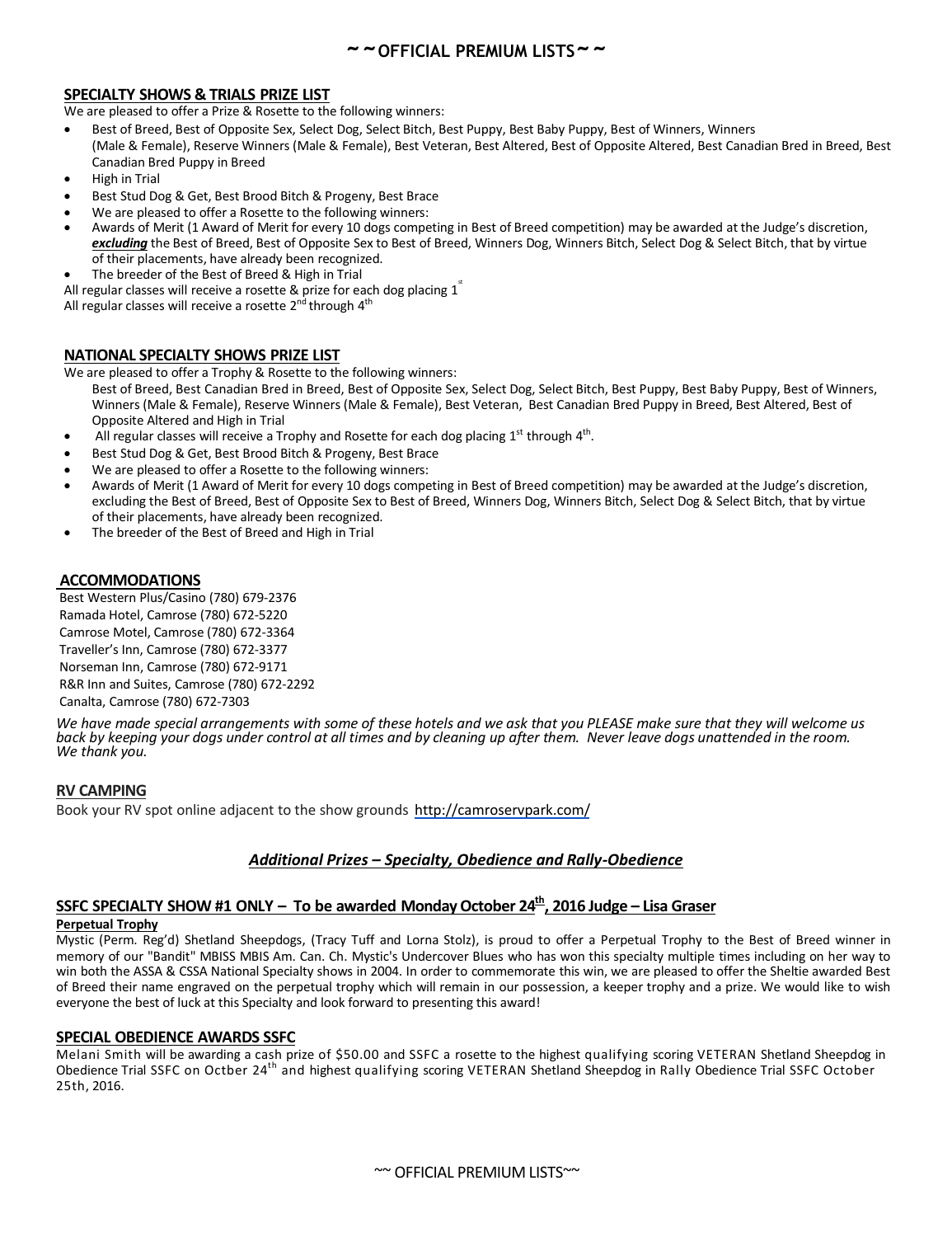#### **CSSA National** – A bronze sculpture Sheltie for Best in Specialty and High in Trial!

**Trisha Forsyth** - Saskatchewan Artist & Braewick Shelties. In 2000, I started sculpting model horses. Three of my horses were sold through Resins by Randy, my castor in California. I took a long break to raise my three children. In 2012, I met Liana Maloney and Ashley Atterbury and my life changed forever! They got me hooked on Shelties and showing and saw the birth of my kennel, Braewick Shelties. Their tremendous generosity has added three beautiful dogs to my family and led us down this adventurous path. Ashley and Liana started encouraging me to sculpt dogs, so two years ago I took it up again. So far, I have completed a standard poodle and a sheltie. I have several others in progress and hope to release them soon! Trisha has generously donated a limited to 100 bronze sculpture Sheltie for Best in Specialty as well as High in Trial for the National! Trisha has also donated a piece to the Sheltie Extravaganza Auction that we will be auctioning off! It will be an unfinished piece that the highest bidder will be able to have painted as one of their own Sheltie!

#### **TROPHY DONATIONS**

To sponsor an award (s) Class, please do so on- line at dogshow.ca all sponsors will be noted in catalogue. The CSSA/SSFC thanks you for your support.

#### **Any prizes or monies won will be awarded to the HANDLER OF THE DOG who is considered to be the agent of the dog 's owner.**

#### **JUNIOR SHOWMANSHIP COMPETITION CONFORMATION**

NOTE: Junior Handlers except Pee Wees, require a CKC number to earn points. See notice on Page 2 to get your number 30 days before the show. CLASSES: Conformation: Pee Wee (4-7 years, non-competitive), Junior (Novice, Intermediate, and Open), Senior (Novice, Intermediate, and Open)

st th<br>Entries: \$2.00 payable at registration. Registration from 10 am to 11 am Awards: Prizes and Rosettes for 1 to 4 in each competitive class. Prizes for all Pee Wees.

#### **SCENT HURDLE TOURNAMENT - Monday & Tuesday October 24 & 25, 2016 Time TBA**

For entry forms please contact the Regional Representative at regionalrep@shaw.ca or call (403) 796-2994. Completed forms along with the \$10.00 entry fee per team must be forwarded to the SSFC Show Secretary. Copies must also be sent to regionalrep@shaw.ca and CSHRAstatistician@shaw.ca by the closing date of the SSFC show.

#### **BENCHING**

Reserved Benching Conformation 10' x 20' Sunday to Wednesday \$50 **NOTE: BE SURE TO STATE ON BRCA THAT YOU ARE STAYING FOR THE SHELTIE EXTRAVAGANZA** Reserved Obedience Only Benching 10' x 10' \$25

Contact: Gabe deBoer gabe@zestashelties.com

#### **CATALOGUE ADVERTISING – ALL ADS IN FULL COLOUR**

#### **Catalogue Size: 8.5" x 11", Full page: \$35.00, Half page: \$20.00, Business card: \$ 10.00**

All advertising must be camera ready. Original photos or good quality colour copies preferred. Photos and artwork can be claimed and picked up at the Show Secretary's desk the day of the Specialty. Please forward your advertisement with payment on or before the closing date to Beverly Klassen, 49-52152 Range Road 225, Sherwood Park AB T8C 1C6, 780-416-2543, attridgeshelties@shaw.ca

#### **COMMERCIAL/VENDORBOOTHINFORMATION**

\$75.00 for 10 x 10 space for 3 days Booth Chairperson: Gabe deBoer E-mail: gabe@zestashelties.com

#### **RINGSIDE MENTORING (Judges & Interested Parties)**

The Canadian Shetland Sheepdog Association (CSSA) is pleased to offer Ringside Mentoring on the day of Best of Breed judging, Wednesday, October 26, 2016. The location is the Camrose Regional Exhibition Grounds (CRE). This is the same venue where the All-Breed dog shows are held and will immediately follow their shows. Time will be announced closer to the day. Attendees will be mentored by breeder-judges as well as successful, long time breeders. A copy of "The Shetland Sheepdog – A Pictorial Standard" published by the American Shetland Sheepdog Association will be provided. At the conclusion of breed judging, our judge, Jo Ann Pavey of Whitegates Shetland Sheepdogs will invite all attendees into the ring for a close-up look at all of the winners and will provide a verbal critique of her winners to the attendants. Cost is \$ 20.00 to cover the cost of the booklet. Certificates will be provided. Please join us.

RSVP to: Denise Cornelssen e-mail: cornelssen@xplornet.ca or phone 780 922-3770 See YOU there!

## **WELCOME Sunday October 23rd & Monday 24th ,**

Come for a Sheltie Extravaganza Welcome Evening on Sunday October 23<sup>rd</sup> & Monday 24<sup>th</sup>, the Edmonton Shetland Sheepdog Fanciers Club is pleased to offer our Western Hospitality Welcome!

Triple Crown Events, Cash Bar, and Featuring Comedic or Natural photos of you and your shelties and friends (Donations)!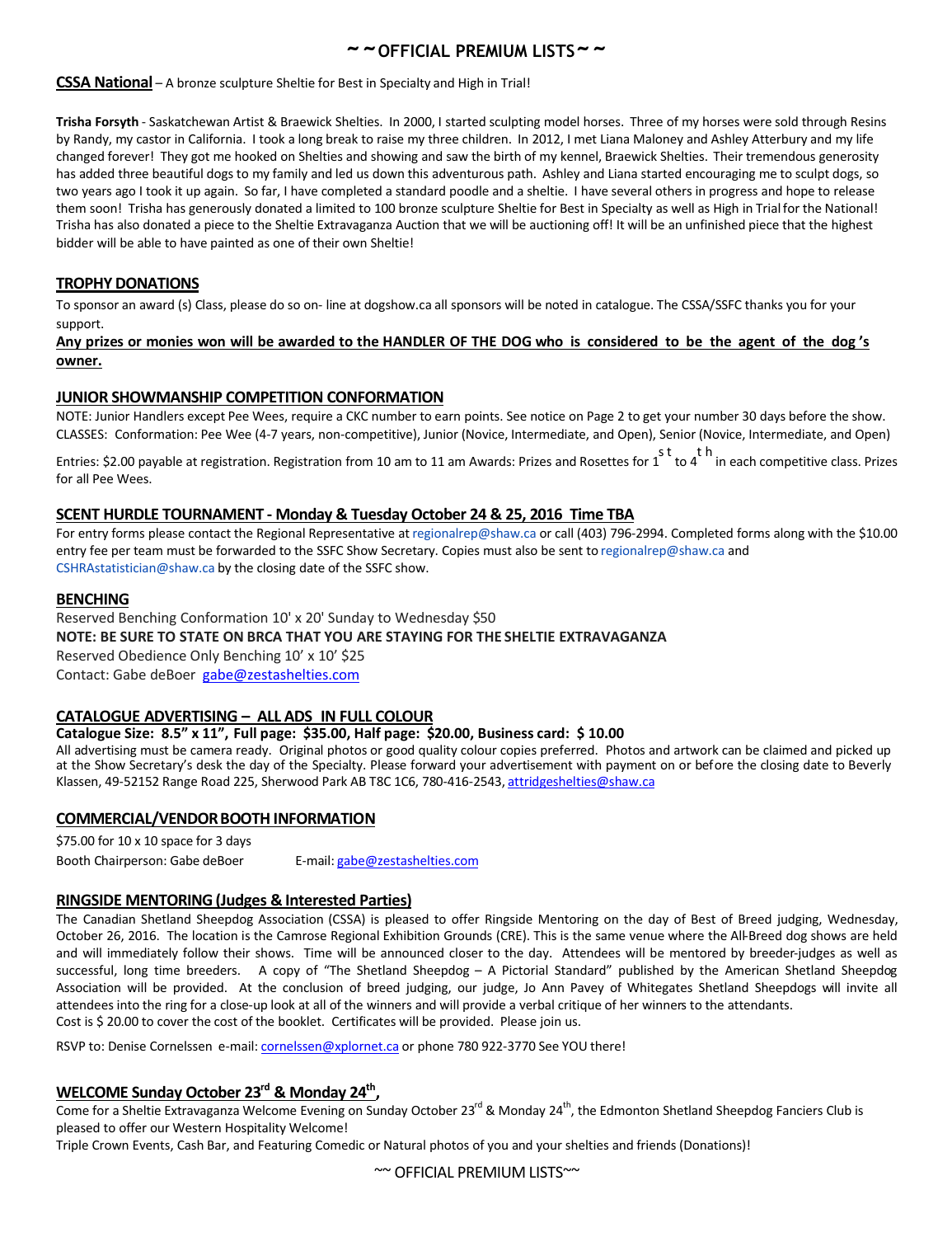



## **TUESDAY OCTOBER 25th 2016**

#### **GET OUT YOUR BEST WESTERN ATTIRE READY AND JOIN US FOR OUR THEME MORNING WITH THE SSFC SHOW #2**

All exhibitors, stewards, judges and spectators are encouraged to wear their finest western duds! Come have a great time! Yee Haw!! See you in the ring!

### **LUNCH & LEARN – The Winning Edge - October 25th , 2016**

#### PREPAID \$25 AT DOOR \$35 LUNCH PROVIDED

**Sandy Wittynek** is a successful Entrepreneur always searching for a better way to serve others. As the creator of TruTouch Therapy for People, Dogs & Horses, she helps people and their animalstransition from a life filled with aches and pains to living a happier, healthier life. As a Certified Professional Coach and Personal Fitness Trainer, Sandy combines inspiration and information to assist people in attaining their goals and becoming the best possible versions of themselves. Her workshops, programs and presentations allow people to better understand that positive thinking and positive energy will create the positive results that everyone is striving to achieve.

#### **CSSA GENERAL MEETING**

October 25<sup>th</sup>, 2016 CASH BAR 30 MINUTES AFTER COMPLETION OF JUDGING IN RING 1 NOTE: ALL MEMBERS REQUIRED FOR A QUORUM

#### **VISITING HOURS TO BE ANNOUNCED**

| <b>ENTRY FEES</b>                                                                                   | SSFC/CSSA         | <b>CSSA</b>     |
|-----------------------------------------------------------------------------------------------------|-------------------|-----------------|
|                                                                                                     | Regional          | <b>National</b> |
| Entry fee for Conformation / Obedience / Rally Obedience                                            | \$35.00           | \$40.00         |
| Entry fee for Veterans Class (7+ years)                                                             | \$20.00           | \$25.00         |
| Entry fee for Baby Puppy Class (3-6 months)                                                         | \$15.00           | \$20.00         |
| Entry fee for Post-closing performance events (where space available)                               | \$45.00           | \$50.00         |
| <b>Exhibition Only</b>                                                                              | 15.00<br>Ś.       | 15.00<br>S.     |
| Unofficial Classes - Conformation/Obedience/Rally Obedience                                         | 15.00<br>Ś.       | \$15.00         |
| Exhibition Only (3 - 6 months of age) these puppies may be entered, providing that the owner of the | Ś.<br>5.00        | 5.00<br>Ś.      |
| puppy also has entered another dog in one of the regular official classes.                          |                   |                 |
| LISTING FEE required for any dog without an individual CKC registration number, Performance Event   | \$<br>9.00        | 9.00<br>S       |
| Number (PEN) or CKC Event Registration (ERN),                                                       |                   |                 |
| Dogs Must be entered in a regular class or for Exhibition Only to compete in the following classes: |                   |                 |
| BREEDER Bred-By-Exhibitor Sweepstakes                                                               | \$10.00           | \$15.00         |
| <b>JUVENILE Sweepstakes</b>                                                                         | \$10.00           | \$15.00         |
| <b>VETERAN Sweepstakes</b>                                                                          | \$10.00           | \$15.00         |
| Service fee for any entry paid by credit card or Interac                                            | Add 10% per entry |                 |

These fees include the CKC recording fees. All dogs entered in unofficial classes must be entered in a regular class or for Exhibition Only. No entry will be accepted without the fees. Tendering of a dishonoured cheque or refusal of a credit card transaction will be considered non-payment of entry fees, and is a CKC offence, punishable by disciplinary action and cancellation of awards by the CKC. There will be a \$35.00 charge for any returned cheque or declined credit card. Overpayment of entry fees will not be refunded

Make cheques payable to SSFC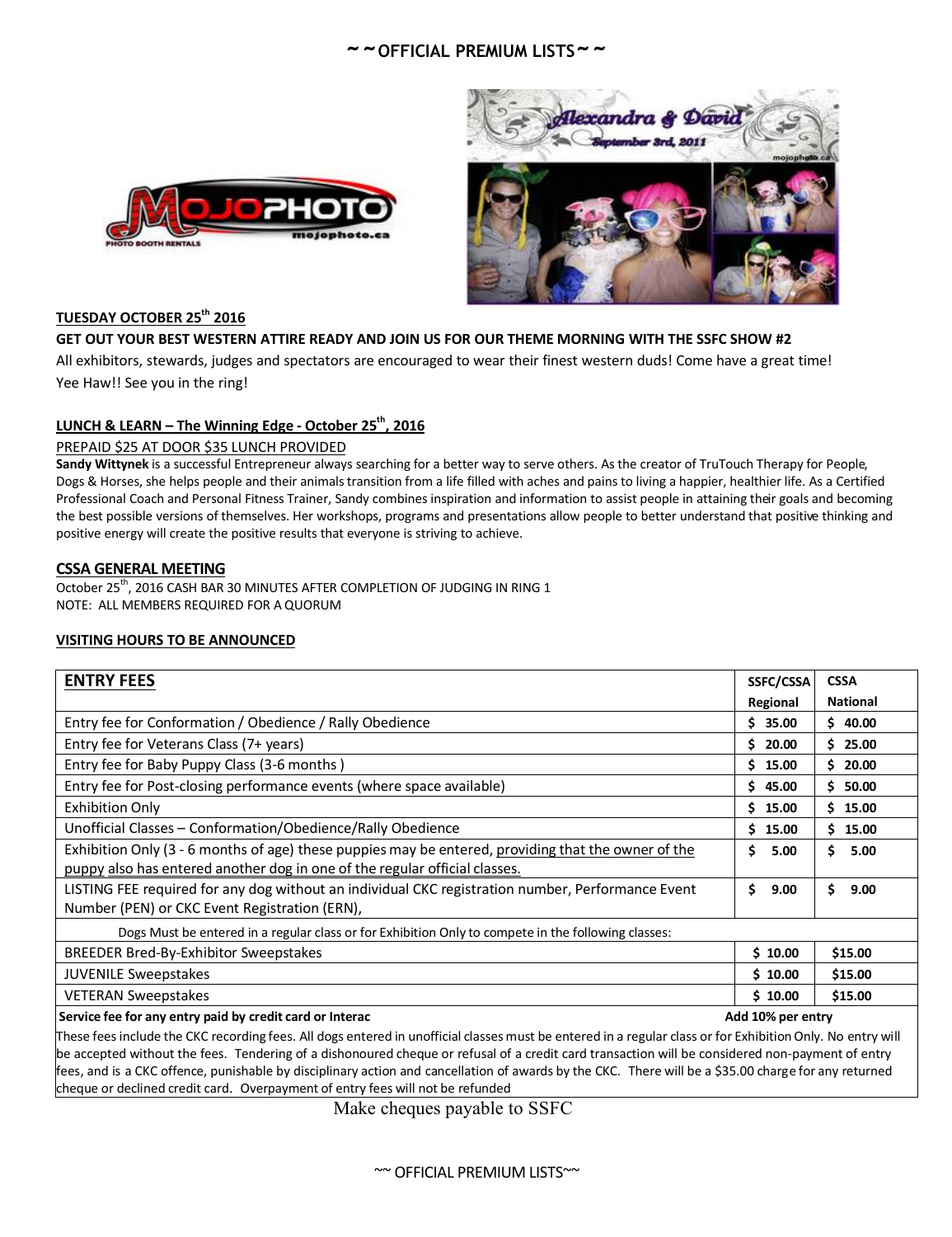| <b>REGULAR AND UNOFFICIAL CONFORMATION CLASSES</b> |                                                                                                                                                                                                                                                                                                                                                                                                                                                                                                                                                                                                                                                                                                                                                                                                                                                                         |
|----------------------------------------------------|-------------------------------------------------------------------------------------------------------------------------------------------------------------------------------------------------------------------------------------------------------------------------------------------------------------------------------------------------------------------------------------------------------------------------------------------------------------------------------------------------------------------------------------------------------------------------------------------------------------------------------------------------------------------------------------------------------------------------------------------------------------------------------------------------------------------------------------------------------------------------|
| Junior Puppy Class                                 | For dogs 6 months of age and under 9 months of age on the day of the show.                                                                                                                                                                                                                                                                                                                                                                                                                                                                                                                                                                                                                                                                                                                                                                                              |
| Senior Puppy Class                                 | For dogs 9 months of age and under 12 months of age on the day of the show.                                                                                                                                                                                                                                                                                                                                                                                                                                                                                                                                                                                                                                                                                                                                                                                             |
| 12-18 Month Class                                  | For dogs 12 months of age and under 18 months of age on the day of the show. Dogs 12 months of age and<br>under 18 months of age on the day of the show.                                                                                                                                                                                                                                                                                                                                                                                                                                                                                                                                                                                                                                                                                                                |
| <b>Canadian Bred</b>                               | Canadian Bred Class Dogs born in Canada. Champions of any country are excluded. For dogs born in Canada.<br>Champions of any country are excluded.                                                                                                                                                                                                                                                                                                                                                                                                                                                                                                                                                                                                                                                                                                                      |
| Bred by Exhibitor                                  | Bred By Exhibitor Class Dogs owned and handled in the ring by the breeder. The handler must be the<br>owner/co-owner and breeder/co-breeder of the dog. The owner/ breeder must handle the dog in this class,<br>but need not handle the dog for further awards. Should the owner/breeder be unable to handle the dog in<br>this class, the dog may be moved to the Open Class (at least one hour prior to the judging of the breed in<br>question. (63-06-13) 33                                                                                                                                                                                                                                                                                                                                                                                                       |
| Open (Sable)                                       | The Open Class All dogs. Dogs may be of sable colour.                                                                                                                                                                                                                                                                                                                                                                                                                                                                                                                                                                                                                                                                                                                                                                                                                   |
| Open (Black)                                       | The Open Class All dogs. Dogs may be of black tan & white or bi-black (black & white).                                                                                                                                                                                                                                                                                                                                                                                                                                                                                                                                                                                                                                                                                                                                                                                  |
| Open (Blue)                                        | The Open Class All dogs. Dogs may be of blue merle, tan & white or bi-blue (blue merle & white) colour                                                                                                                                                                                                                                                                                                                                                                                                                                                                                                                                                                                                                                                                                                                                                                  |
| Veterans Class $7 - 9$                             | (Specialty Shows Only) Dogs 7 - under 9 years of age on the day of the show. Dogs entered in these<br>classes may be spayed or neutered.                                                                                                                                                                                                                                                                                                                                                                                                                                                                                                                                                                                                                                                                                                                                |
| Veterans Class 9-+                                 | Veterans Class (Specialty Shows Only) Dogs 9+ years of age and over on the day of the show. Dogs entered in<br>these classes may be spayed or neutered.                                                                                                                                                                                                                                                                                                                                                                                                                                                                                                                                                                                                                                                                                                                 |
| Specials Only                                      | Dogs which have a recorded CKC registration, Event Registration Number (ERN) or Miscellaneous Certification<br>Number (MCN) and have attained the required points for Championship status. All awards earned at the show<br>will be cancelled if it is found that a dog is not registered or has not completed the requirements for a CKC<br>Championship. Dogs entered in this class will compete for Best of Breed, Best of Opposite Sex and Best Puppy<br>if eligible. After awarding Best of Breed, Best of Opposite Sex and Best of Winners in each breed, the judge<br>may choose a Select Dog and Select Bitch if there are dogs in the ring eligible for these awards. The Select Dog<br>and Bitch must be awarded in the Specials Only class. The dog and bitch selected must be champions and<br>cannot be the Best of Breed or Best of Opposite Sex Winners. |

| NON REGULAR AND UNOFFICIAL CONFORMATION CLASSES |                                                                                                                                                                                                                                                                                                                                                                                                                                                              |
|-------------------------------------------------|--------------------------------------------------------------------------------------------------------------------------------------------------------------------------------------------------------------------------------------------------------------------------------------------------------------------------------------------------------------------------------------------------------------------------------------------------------------|
| <b>Baby Puppy Class</b>                         | 3 months and under 6 months of age on the day of the show. Winners of this class do not compete for points. The<br>class is judged prior to the Junior Puppy Class (each sex) prior to Winners Male & Winners Female, Puppies in<br>this category may compete in Sweepstakes if a 3-6 month class is offered.                                                                                                                                                |
| <b>Breeder Sweepstakes</b>                      | Each dog must be handled by its breeder, but does not have to be owned by its breeder.<br>(Breeder means the person(s) as stated on the registration certificate of the dog.) Any dog, three<br>months of age or older, that is eligible for registration with the Canadian Kennel Club.                                                                                                                                                                     |
| Juvenile Sweepstakes                            | Dogs entered must also be entered in a Regular class as outlined in these rules.<br>Will be divided by sex as follows:<br>3 months but under 6 months on the day of the show<br>$\bullet$<br>6 months but under 9 months on the day of the show<br>$\bullet$<br>9 months but under 12 months on the day of the show<br>$\bullet$<br>12 months but under 18 months on the day of the show<br>$\bullet$                                                        |
| Veteran Sweepstakes                             | Dogs entered may be spayed / neutered and must be entered in a Regular class as outlined in these rules or<br>for Exhibition Only. Will be divided by sex as follows:<br>7 years and under 9 years of age on the day of the show<br>$\bullet$<br>$9+$ years of age and older on the day of the show<br>Dogs entered in this class may be spayed or neutered. The awards for this class are: Best Veteran in Sweepstakes<br>and Best Runner Up in Sweepstakes |
| <b>Brace</b>                                    | This class shall be for two dogs of the same breed (not necessarily of the same sex) and need not be identical<br>ownership. Class shall be judged after Best of Breed. A Brace should be judged as an identical pair - same colour,<br>size, gait, and same stride. When viewed from the side they should appear as one dog and its shadow. A brace<br>must be handled by one person on one lead.                                                           |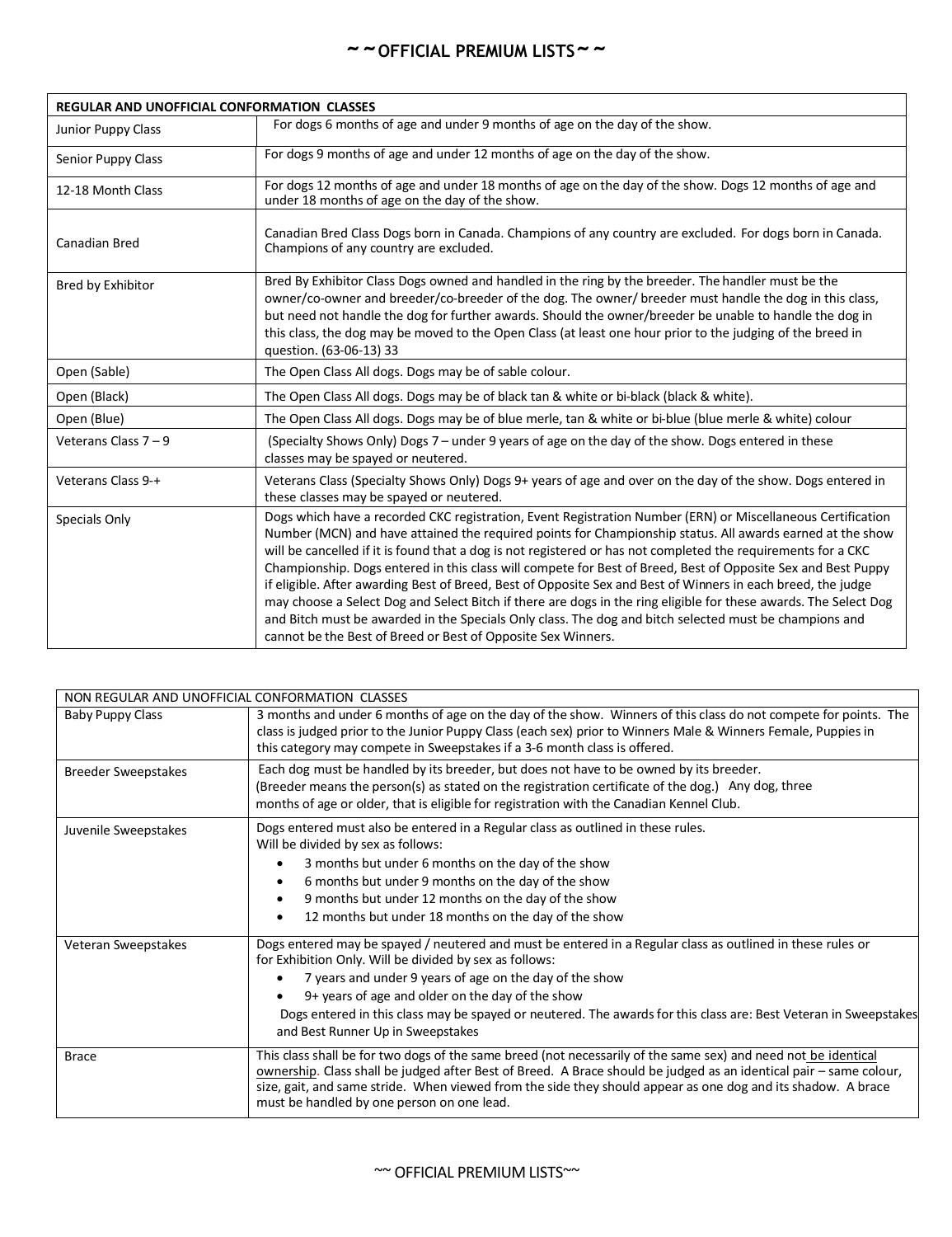| Stud Dog and Get                         | Entry in this class comprises the stud dog and two or more of his get. Ownership in this class need not be<br>identical. Stud dog must be entered in a Regular class or in Exhibition Only. Dogs entered in the Stud Dog and<br>Get class may be spayed / neutered, and must be entered in a Regular class as outlined in these rules or for<br>Exhibition Only.                                                                                                                                                                                                                |
|------------------------------------------|---------------------------------------------------------------------------------------------------------------------------------------------------------------------------------------------------------------------------------------------------------------------------------------------------------------------------------------------------------------------------------------------------------------------------------------------------------------------------------------------------------------------------------------------------------------------------------|
| Brood Bitch and Progeny                  | Entry in this class comprises the brood bitch and two or more of her progeny. Ownership in this class need not<br>be identical. Brood bitch must be entered in a Regular class or in Exhibition Only. Dogs entered in the Brood<br>Bitch and Progeny class may be spayed /neutered, and must be entered in a Regular class as outlined in these<br>rules or for Exhibition Only.                                                                                                                                                                                                |
| <b>Exhibition Only</b>                   | Dogs entered in this class may not compete in any Regular class but may enter and compete in Non-Regular<br>classes and/or Parades if provided for in this premium list.                                                                                                                                                                                                                                                                                                                                                                                                        |
| <b>Exhibition Only</b><br>$(3-6$ MONTHS) | Puppies 3-6 months of age may be entered in Exhibition Only 3-6 Months provided the owner(s) has entered a dog<br>in a Regular Official Class. These Puppies may not participate in any regular, non-regular or unofficial classes or<br>Parades - but they may compete in Sweepstakes if a 3-6 month class is offered.                                                                                                                                                                                                                                                         |
| <b>Altered Classes</b>                   | A dog entered in this class must be surgically altered by veterinary procedure. Dogs must be 6 months or<br>older. Judging will take place after Best of Breed. The dogs will be judged by sex, with ribbons for Winners<br>Male, Winners Female, Reserve Winners Male, Reserve Winners Female, and Best Altered in Breed and Best<br>Opposite Altered in Breed. that a dog is not registered or has not completed the requirements for a CKC<br>championship. Dogs entered in this class will compete for Best of Breed, Best of Opposite Sex and Best Puppy (if<br>eligible). |
|                                          | UNOFFICIAL OBEDIENCE CLASSES - PLEASE SEE OBEDIENCE/RALLY OBEDIENCE RULE BOOK FOR COMPLETE DETAILS. All dogs<br>entered in the Unofficial Classes must be entered in one of the Official Classes or Exhibition Only.                                                                                                                                                                                                                                                                                                                                                            |
| <b>Brace Class</b>                       | Open to any 2 dogs of any breed and either sex, which has attained not less than a CD title in Canada. It is not                                                                                                                                                                                                                                                                                                                                                                                                                                                                |
|                                          | necessary that the same person owns both dogs, nor that they be of the same breed, except when entered in a<br>breed specialty obedience Trial. Exercises same as Novice.                                                                                                                                                                                                                                                                                                                                                                                                       |
| Veteran's Class                          | Shall be for dogs that have an obedience title and are seven (7) years old or older on the day of the trial. The<br>exercises shall be performed and judged as in the Novice Class. The exercises shall be performed and judged as in<br>the Novice Class.                                                                                                                                                                                                                                                                                                                      |
|                                          | UNOFFICIAL RALLY-OBEDIENCE CLASSES - PLEASE SEE OBEDIENCE/RALLY OBEDIENCE RULE BOOK FOR COMPLETE DETAILS. All dogs                                                                                                                                                                                                                                                                                                                                                                                                                                                              |
|                                          | entered in the Unofficial Classes must be entered in one of the Official Classes or Exhibition Only.                                                                                                                                                                                                                                                                                                                                                                                                                                                                            |
| <b>Brace Class</b>                       | Open to any 2 dogs of any breed and either sex, which has attained the title of R.N. or higher in Canada. It is not<br>necessary that the same person owns both dogs, nor that they be of the same breed, except when entered in a<br>breed specialty obedience Trial. Exercises same as Novice.                                                                                                                                                                                                                                                                                |
|                                          | Please refer to the Canadian Kennel Club rule books for complete information on these classes - www.ckc.ca                                                                                                                                                                                                                                                                                                                                                                                                                                                                      |

## **There will be no refunds on duplicate entries or overpayment**

## *All JUDGING SCHEDULES will be posted at:*

*www.dogshow.ca -- www.canuckdogs.com --*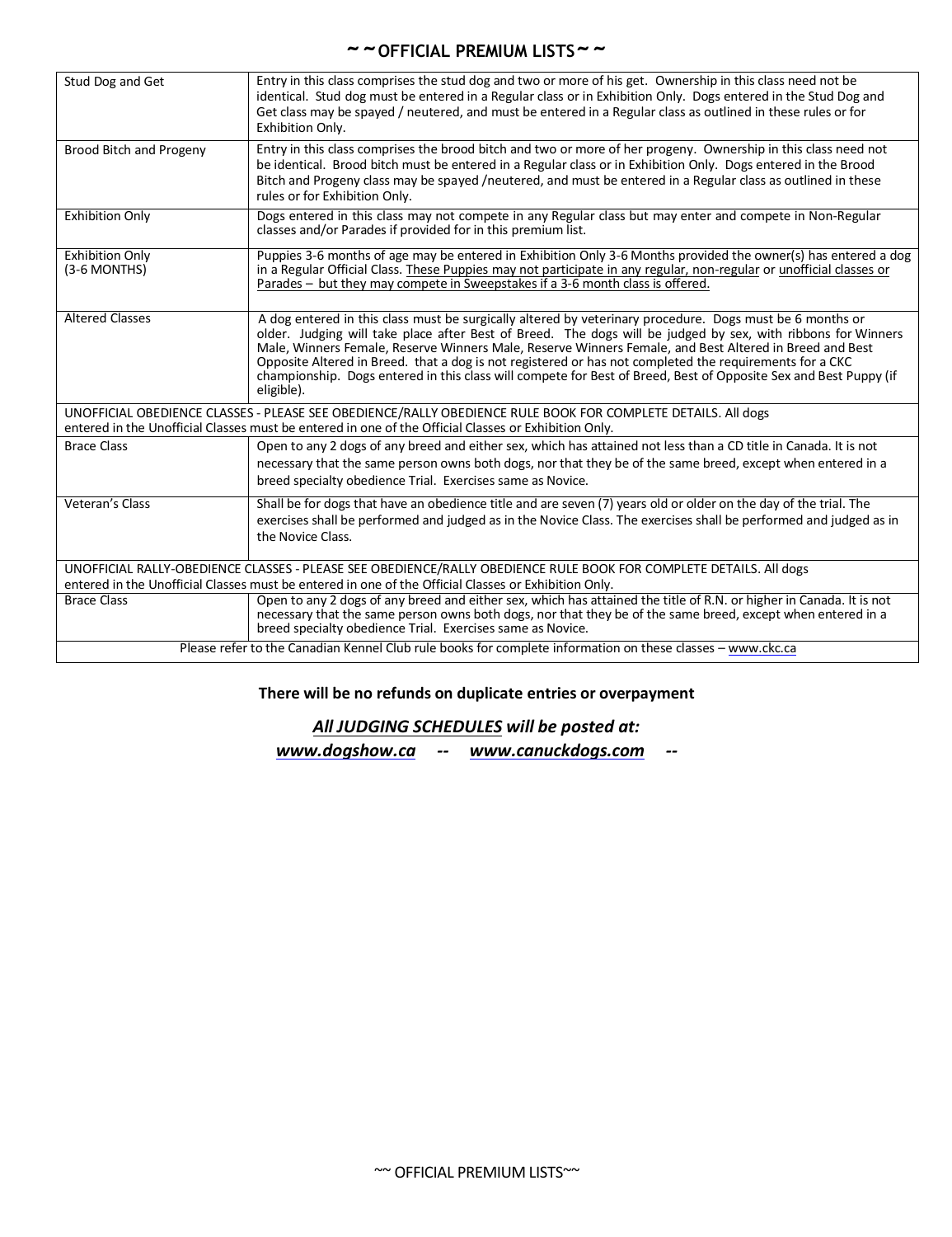## **Master Order Form**

| <b>Title</b>             | <b>Price</b> | Quantity | <b>Total</b> |
|--------------------------|--------------|----------|--------------|
| Reserved                 | \$50.00      |          |              |
| Conformation             |              |          |              |
| Benching (3              |              |          |              |
| $days) - 10' \times 20'$ |              |          |              |
| Reserved                 | \$25.00      |          |              |
| Obedience                |              |          |              |
| Benching (3              |              |          |              |
| $days) - 10' x$          |              |          |              |
| 10'                      |              |          |              |
| Lunch & Learn            | \$25.00      |          |              |
| (National)               |              |          |              |
| October 2016             |              |          |              |
| Prepaid                  |              |          |              |
| Pre-Paid Lunch           | \$20.00      |          |              |
| Day 1 - Monday           |              |          |              |
| (Soup &                  |              |          |              |
| Sandwiches)              |              |          |              |
| Pre-Paid Lunch           | \$20.00      |          |              |
| Day 2 - Tuesday          |              |          |              |
| (Soup &                  |              |          |              |
| Sandwiches)              |              |          |              |
| Pre-Paid Lunch           | \$20.00      |          |              |
| Day 3 -                  |              |          |              |
| Wednesday                |              |          |              |
| (Soup &                  |              |          |              |
| Sandwiches)              |              |          |              |
| Catalogue                | \$25.00      |          |              |
| Catalogue -              | \$35.00      |          |              |
| Marked                   |              |          |              |
| Welcome                  |              |          |              |
| Hospitality-             | Free         |          |              |
| Sunday                   |              |          |              |
| October 23rd             |              |          |              |
| Hospitality              | \$10.00      |          |              |
| Evening-                 |              |          |              |
| Monday                   |              |          |              |
| October 24th             |              |          |              |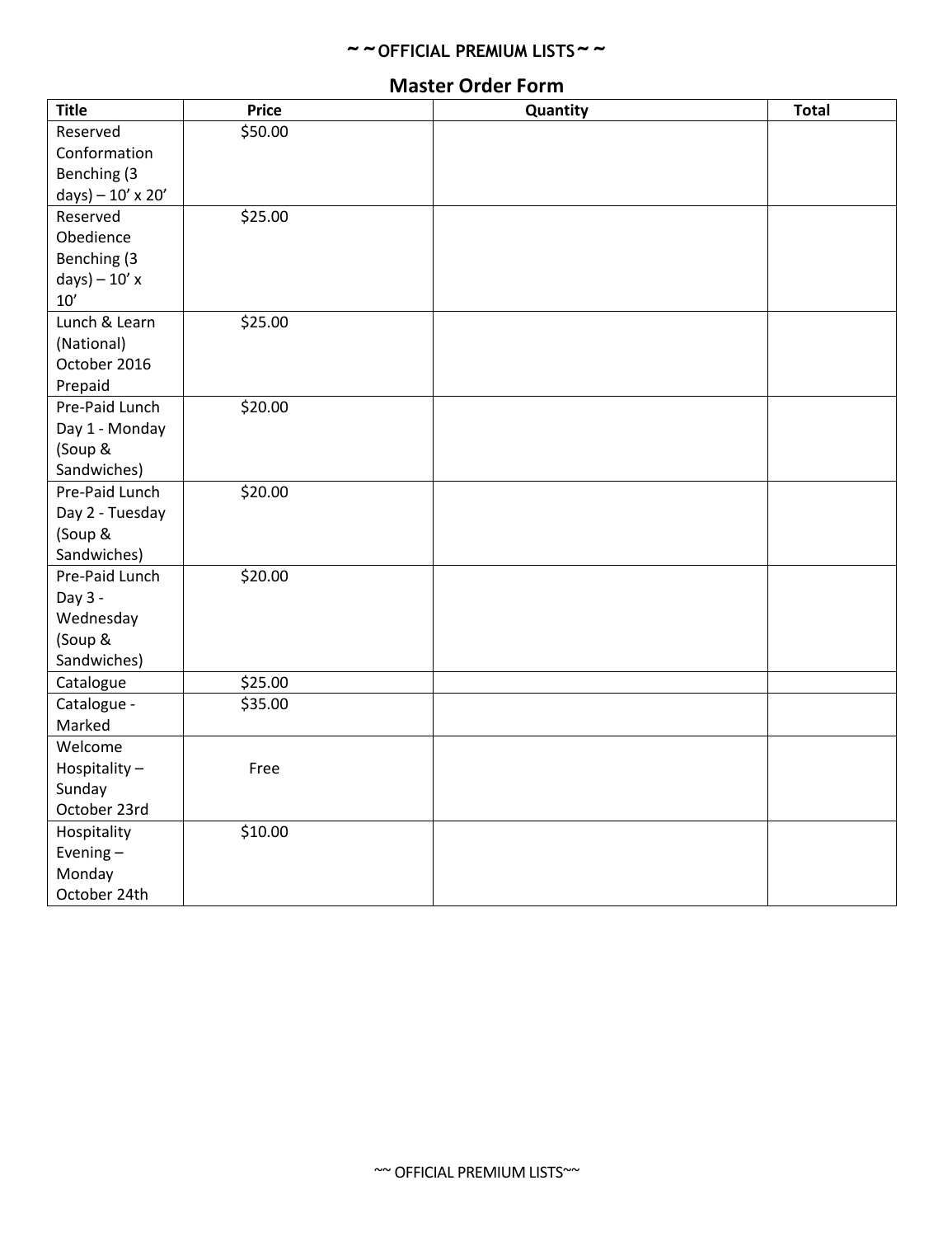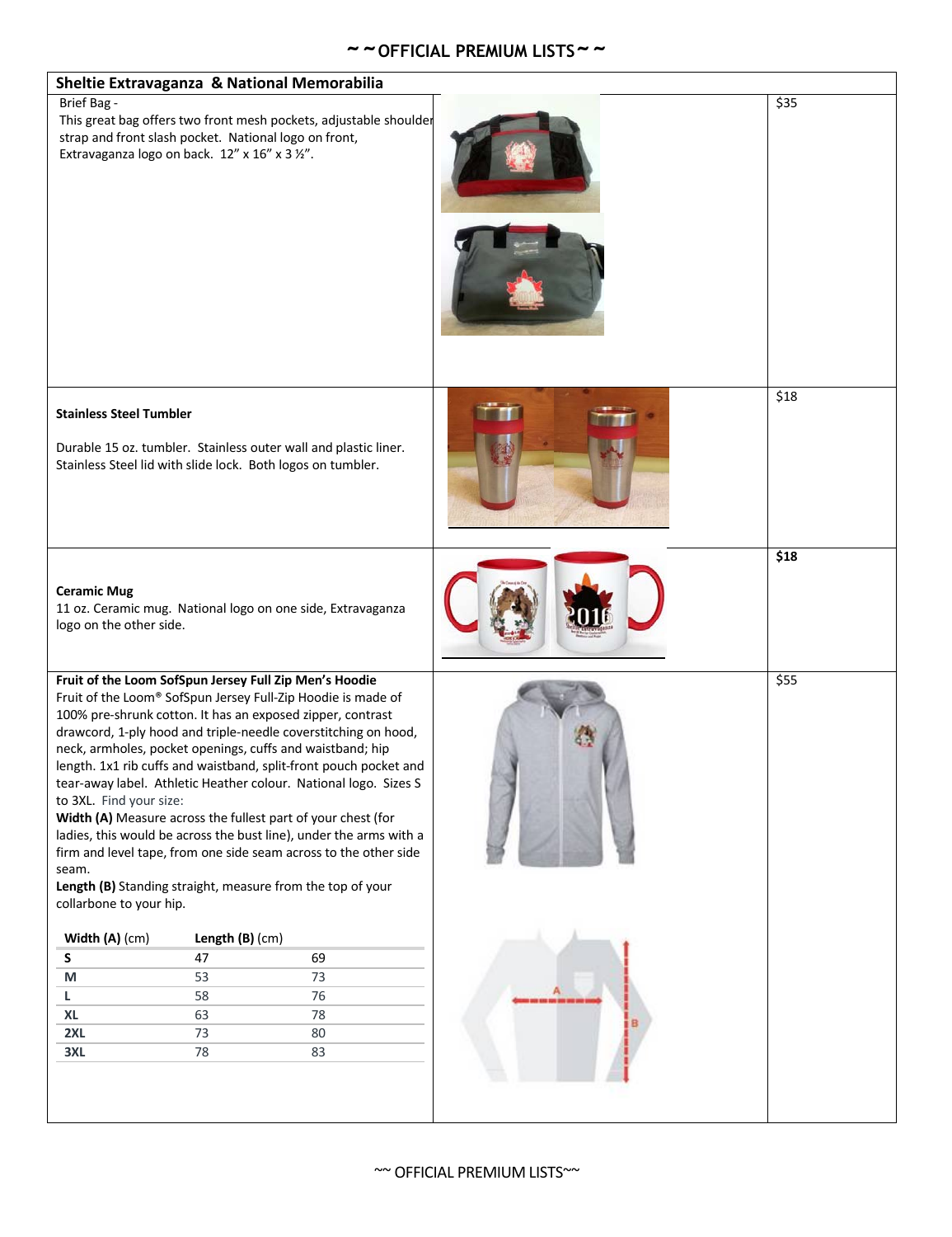#### Ladies' Long Sleeve T Shirt

100% microfibre polyester, 6.8-oz/lnyd long sleeve tagless shirt. These impressive shirts feature Syntrel™ Extreme Moisture Transport Technology that wicks moisture and sweat away from the body, leaving them feeling dry and looking fresh.

Sometimes sunscreen just isn't enough; these shirts feature a UV Protection rating of 30+ UPF to further prevent sunburn. Platinum or Azure Blue colour. Extravaganza logo will be added, colour to be determined (same artwork as on brief bag above). Sizes YS-2XL

Bust Measurements (inches): XS 28-30; S 30-32; M 32-34; L 36- 38; XL 38-40; 2XL 40-42.

#### **Fruit of the Loom Men's Heavy Cotton Short Sleeve T Shirt**

Made with preshrunk 8.5-oz 100% cotton jersey knit. Seamless rib-knit collar and open-hem cuffs provide for comfy, all-day wear. Should-to-shoulder taping allows the tee to fall gracefully across the body, even after multiple washings. Silver or Purple colour. National logo will be added, colour to be determined (same artwork as on brief bag above). Sizes Small to 6XL. Measure across the fullest part of your chest (for ladies, this would be across the bust line), under the arms with a firm and level tape, from one side seam across to the other side seam. Chest Measurements (inches): S 18; M 20; L 22; XL 24; 2XL 26; 3XL 28; 4XL 30; 5XL 32; 6XL 34.



#### **GENERAL RULES**

- 1. The Show Superintendent will have full control of the Specialty Shows and Trials which shall be governed by CKC rules.
- 2. A judge officiating at a show held under CKC rules shall not be subjected to indignities of any kind during the progress of
- the show. It shall be the duty and obligation of the club holding the show to see that this rule is effectively carried out. 3. Any dog excused by the Superintendent or Veterinarian for any reason shall not, after being excused, compete in any class
- for any award for the balance of the show.
- 4. The show committee will use due care and diligence for the welfare of all dogs & Exhibitors but will not be responsible for, nor assume any liability in the event of accident or misfortune to dog or exhibitor regardless of cause.
- 5. It is expected that anyone participating in this show will be familiar the CKC rules pertaining to such an event. If you have any questions, a CKC Conformation Rule Book is available for viewing at the Show Secretary's table.
- 6. It is the responsibility of all exhibitors and/or handlers to have dogs at ringside when required for judging. Handlers are to report any absentees, and to have assistants at ringside if they have more than one dog entered and might be engaged elsewhere.
- 7. Entries will be acknowledged by email as soon as possible after the closing date.
- 8. All dogs are to be exercised only in designated areas. Failure to do so may result in dismissal from the show.<br>9. All dogs must be kept under control at all times.
- All dogs must be kept under control at all times.
- 10. Entries withdrawn **in writing before the closing date and time** will receive a full refund of entry fees. Entry fees shall not be refunded in whole or part after the closing date and time. In the event that a dog is absent, disqualified or excused by the Judge, Show Superintendent or Veterinarian, or barred from competition by action of the Show Committee, or because it has been incorrectly entered, **no refund** will be made.
- 11. All dogs not individually registered in the records of the CKC must pay listing fees.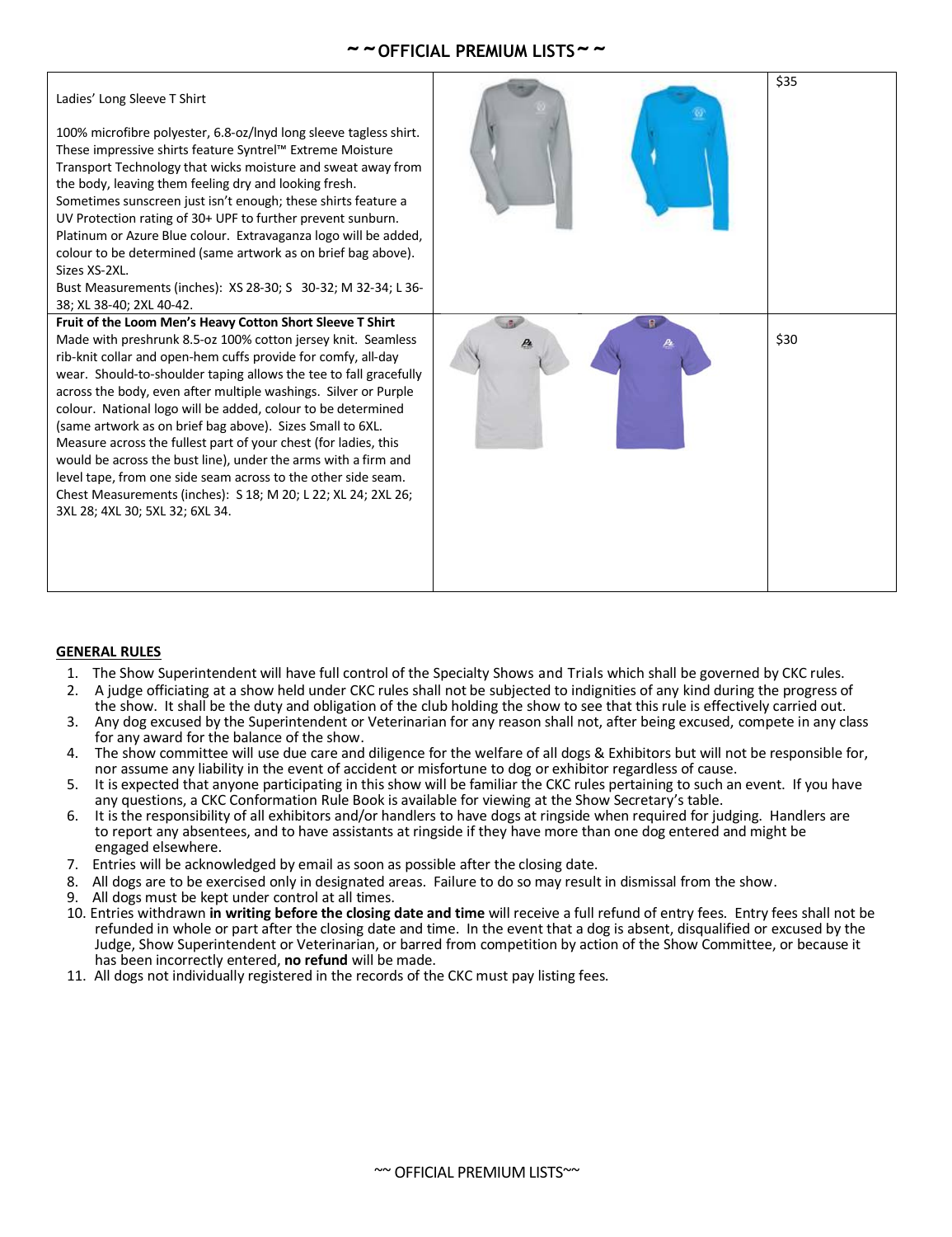#### Sheltie Extravaganza – Triple Crown A Fun Event for Conformation, Obedience & Rally Obedience

General

- The Triple Crown Events (Conformation head, outline, gait, three generation), Obedience & Rally Obedience) are open to all adult (12 months+) registered Shetland Sheepdogs, with the exception of the three generation competition where the age is 6 months+. The Shelties can be intact, altered, within size, undersized, oversized, titled or untitled.
- Judging is on a point system.
- There will be three judges for each event (Conformation, Obedience & Rally Obedience) and the judging will be simultaneous for each event. For Conformation, each Judge will have a table. Judges will be announced at the show.
- Scoring for each event will be as follows:
	- Conformation: each Judge will score out of 100 points for each class
	- Obedience: each Judge will score out of 160 points (based on CKC scoring)
	- Rally Obedience: each judge will score out of 70 points for each class (based on CKC scoring)

The scores will be tabulated and Judges will be advised of the winner and runner up in each class. In the case of ties for the winner, the following tie-breaker rules will be followed:

Conformation: both Shelties will be re-judged side-by-side whether on the table (2 tables) for head, outline or on the floor for gait.

Obedience: both Shelties will be re-judged side-by-side in an off-leash heel pattern.

Rally Obedience: These are timed events and time will be the determining factor for the tie-breaker in the Rally Novice+, Rally Advanced+, Rally Excellent and Triple Crown.

#### Event No. 1 – Triple Crown Rally Obedience

When: Sunday, October 23, 2016, in the evening after set up and welcome Where: Ring 2 (no toys or food allowed in the ring please) Classes:

- Rally Novice+ (Ruby) Course will include 6 Rally Novice stations plus #298 Sit/Stay.
- Rally Advanced+ (Sapphire) Course will include a combination of 6 stations from Rally Novice and Rally Advanced
- plus #298 Sit/Stay.
- Rally Excellent (Diamond) Course will include a combination of 6 stations from Rally Novice, Rally Advanced and
- Rally Excellent plus #298 Sit/Stay.

Courses will be set before event and there will be walkthroughs prior to competing.

Triple Crown - Rally Obedience: Shetland Sheepdog/Handler team who have competed in all three Rally classes – accumulation of points.

#### Event No. 2 – Triple Crown – Obedience Competition

When: Sunday, October 23, 2016, in the evening after set up, welcome and Event No. 1 Where: Ring 2 (no toys or food allowed in the ring please)

The exercises for this competition are predetermined as follows and will be judged in this order:

- Figure 8 on Leash (15 points)
- Recall (30 points)
- Heel Free (25 points)
- Moving Stand (30 points)
- Seek Back (30 points)
- Broad Jump (30 points) Height of Sheltie \_\_\_\_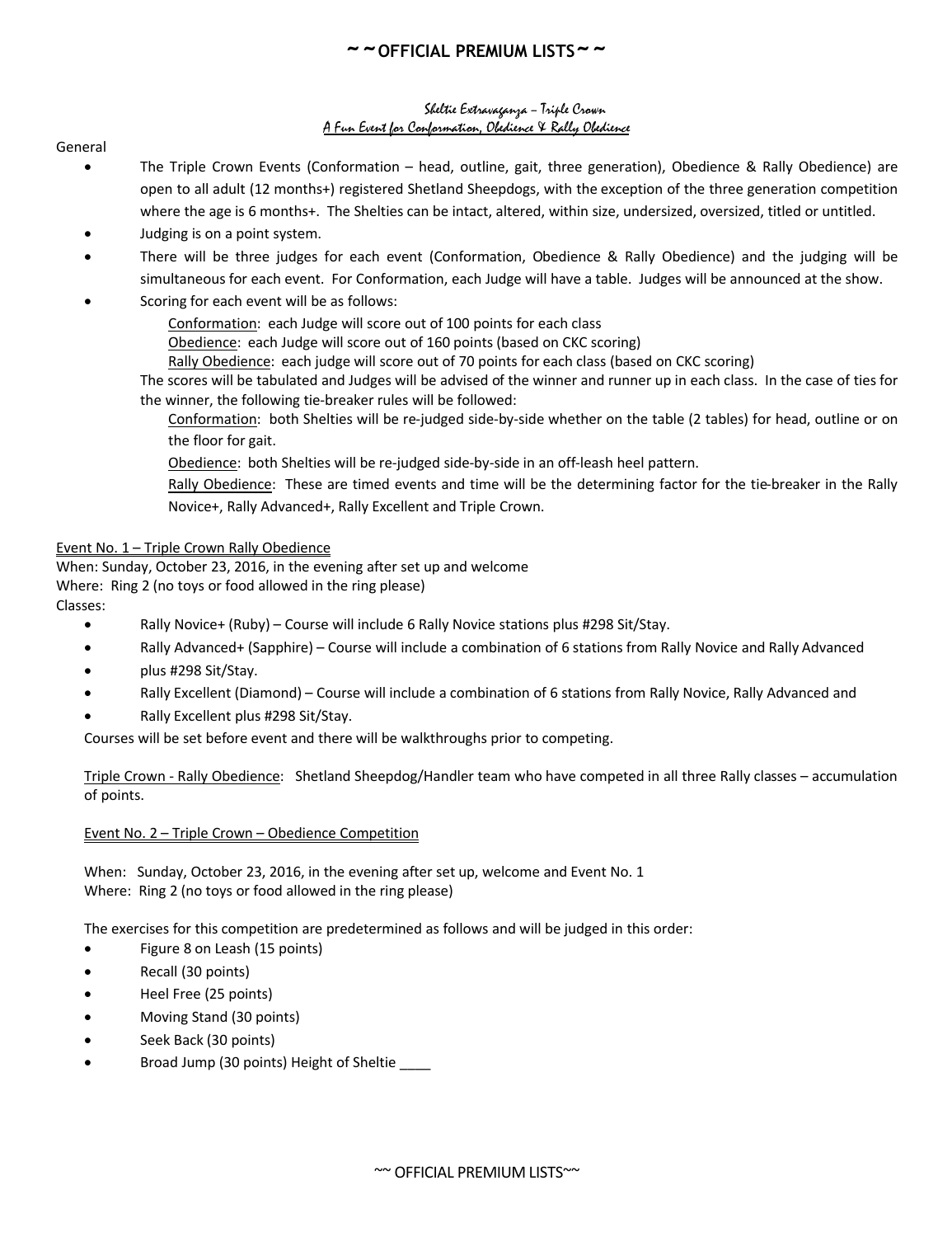#### Event No. 3 – Triple Crown – Conformation Competition

When: Monday, October 24, 2016, in the evening after all official classes Where: Rings 1 & 2

Classes:

- Best Head (Ruby)
- Best Outline (Sapphire)
- Best Gait (Diamond)
- Triple Crown Conformation: based on the accumulation of points from the above head, outline and gait classes.

 $\bullet$ 

Triple Crown of Conformation: The Shetland Sheepdog/Handler team must complete in all of the above classes (head, outline and gait) to be eligible for the Triple Crown.

#### Event No. 4 – Triple Crown of Generations (Three Generations)

When: Monday, October 24, 2016, in the evening after all official classes Where: Rings 1 & 2

Triple Crown of Generations: Three Shetland Sheepdogs from each generation must make up a three-generation pedigree. For example:

- $\circ$  Sheltie #1 a sire or dam of Sheltie #2
- o Sheltie #2 a sire or dam of Sheltie #3, son or daughter of Sheltie #1
- $\circ$  Sheltie #3 a son or daughter of Sheltie #2, grandson/daughter of Sheltie #1.
- o One Shetland Sheepdog from each generation, regardless of sex or ownership, exhibited from oldest to youngest.
- o Neute red or spayed, CKC registe red Shetland Sheepdogs are eligi ble.
- o The re will be four place <sup>m</sup> ents.
- o Ent ries <sup>m</sup> ust be at least six <sup>m</sup> on ths of age.

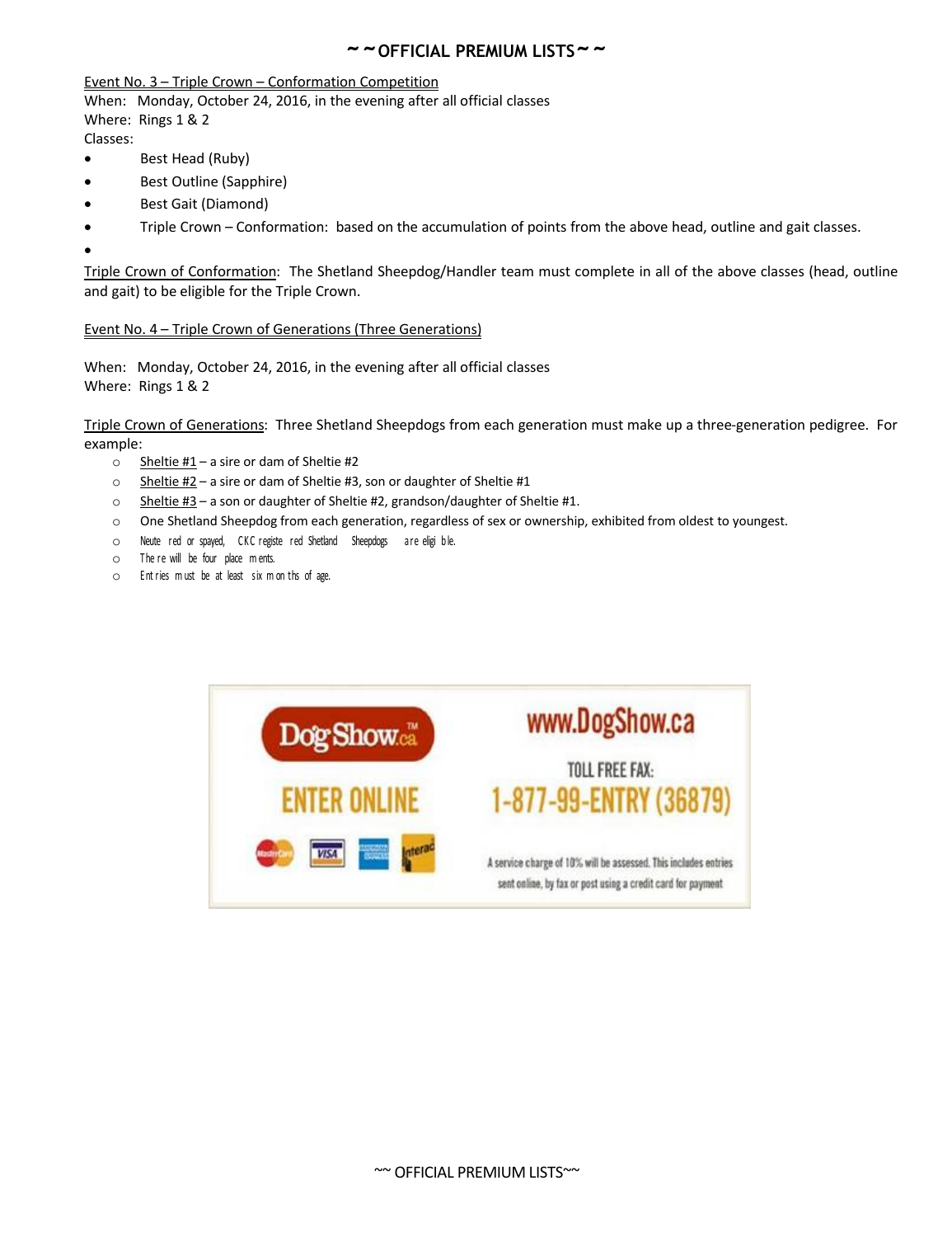How to Enter and Pricing

- Entries (pre-entries) can be made with your regular entries for the official classes or at the building two hours prior to start of the event you are entering (post entries).
- Pricing is as follows:

| Class                                                                                                                  | Pre-Entry Cost | Post Entry Cost |
|------------------------------------------------------------------------------------------------------------------------|----------------|-----------------|
| Rally Novice+                                                                                                          | \$10.00        | \$15.00         |
| Rally Advanced+                                                                                                        | \$10.00        | \$15.00         |
| <b>Rally Excellent</b>                                                                                                 | \$10.00        | \$15.00         |
| Enter all three - Rally Novice+, Advanced+, Excellent                                                                  | \$25.00        | \$40.00         |
| Triple Crown - Rally Obedience                                                                                         | N/C            | N/C             |
| Triple Crown - Obedience                                                                                               | \$25.00        | \$35.00         |
| Conformation - Best Head                                                                                               | \$10.00        | \$15.00         |
| Conformation - Best Outline                                                                                            | \$10.00        | \$15.00         |
| Conformation - Best Gait                                                                                               | \$10.00        | \$15.00         |
| Enter all three - Best Head, Outline & Gait                                                                            | \$25.00        | \$40.00         |
| Triple Crown - Conformation                                                                                            | N/C            | N/C             |
| Triple Crown - Three Generation (per 3 dog entry)                                                                      | \$15.00        | \$25.00         |
| Triple Crown - Entry Form<br>CKCH<br>dob: Sex:<br>Sire:<br><u> 1989 - Johann Stein, Amerikaansk politiker (* 1908)</u> | Sex:           |                 |
| Sire:                                                                                                                  |                |                 |

## **CONSIGNMENT TACK SALE**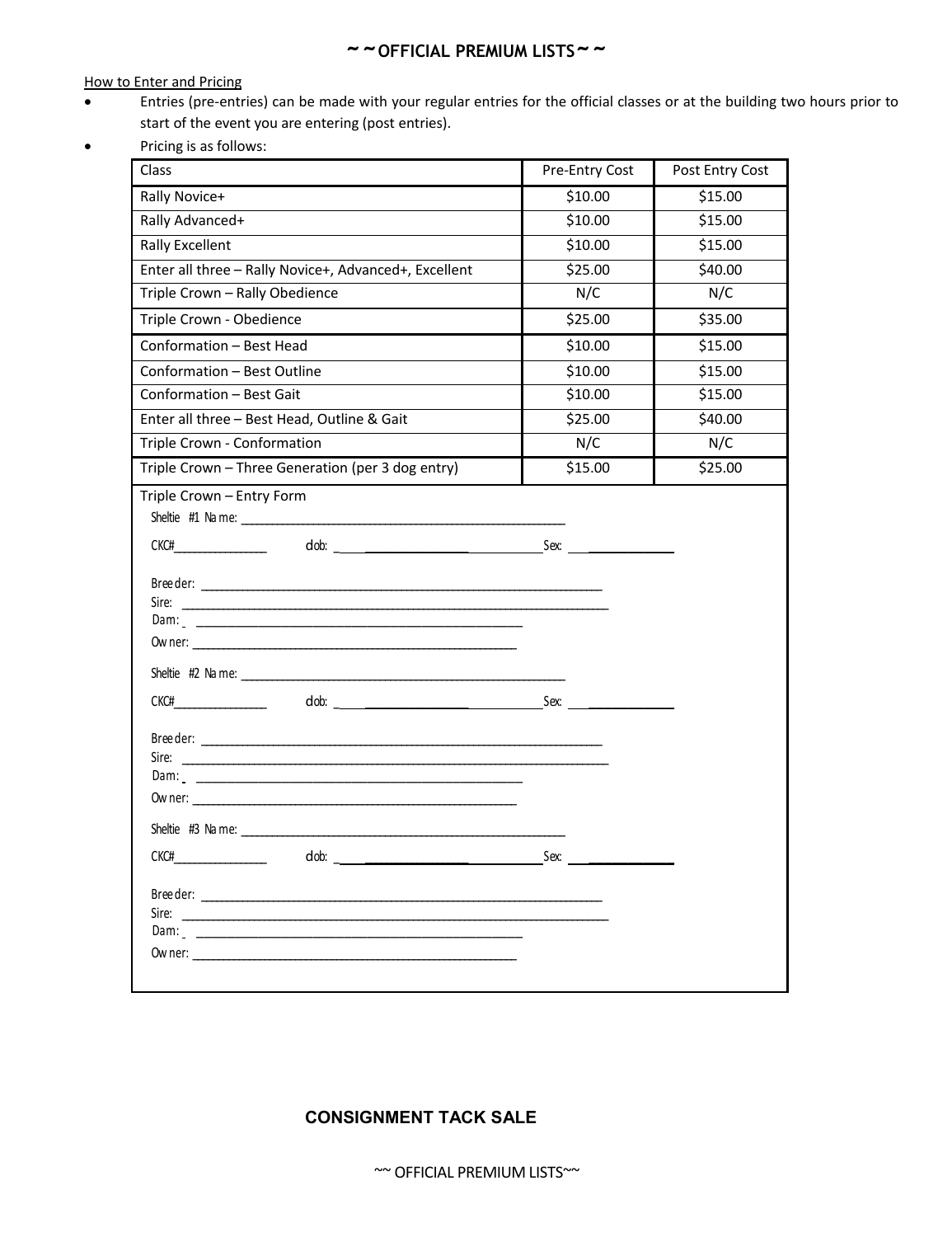Date: Sunday October 23, 2016 **Location**: Sheltie Extravaganza **Time**: 10:00 a.m. – 3:00 p.m.

#### **NOW IS THE TIME TO ELIMINATE UNWANTED ITEMS FROM YOUR HOME, KENNEL AND TACK BOX!!**

The Shetland Sheepdog Fanciers Club will be holding a consignment dog tack and equipment sale at the Battle River Canine Association Obedience and Kennel Club dog show, Sunday October 23, 2016

Payment - Cash Only!

Bring your clean, gently used items that need a new home: ie. collars, leads, kennels, books, training/grooming equipment and products and WE WILL SELL THEM FOR YOU.

Note: All items must be priced by seller prior to arriving at the sale.

Contact us for your SELLER'S NUMBER and instructions on how to mark your articles. The seller will need to supply an itemized list of sale items to the club as well. Seller will be supplied with a

'Consignment Consent Form' which will outline details of the sale. The SSFC will retain a consignment fee of 25% from the sale of each item, so set your price with this in mind!

Contact: Jeanne Bartosh 780-489-8905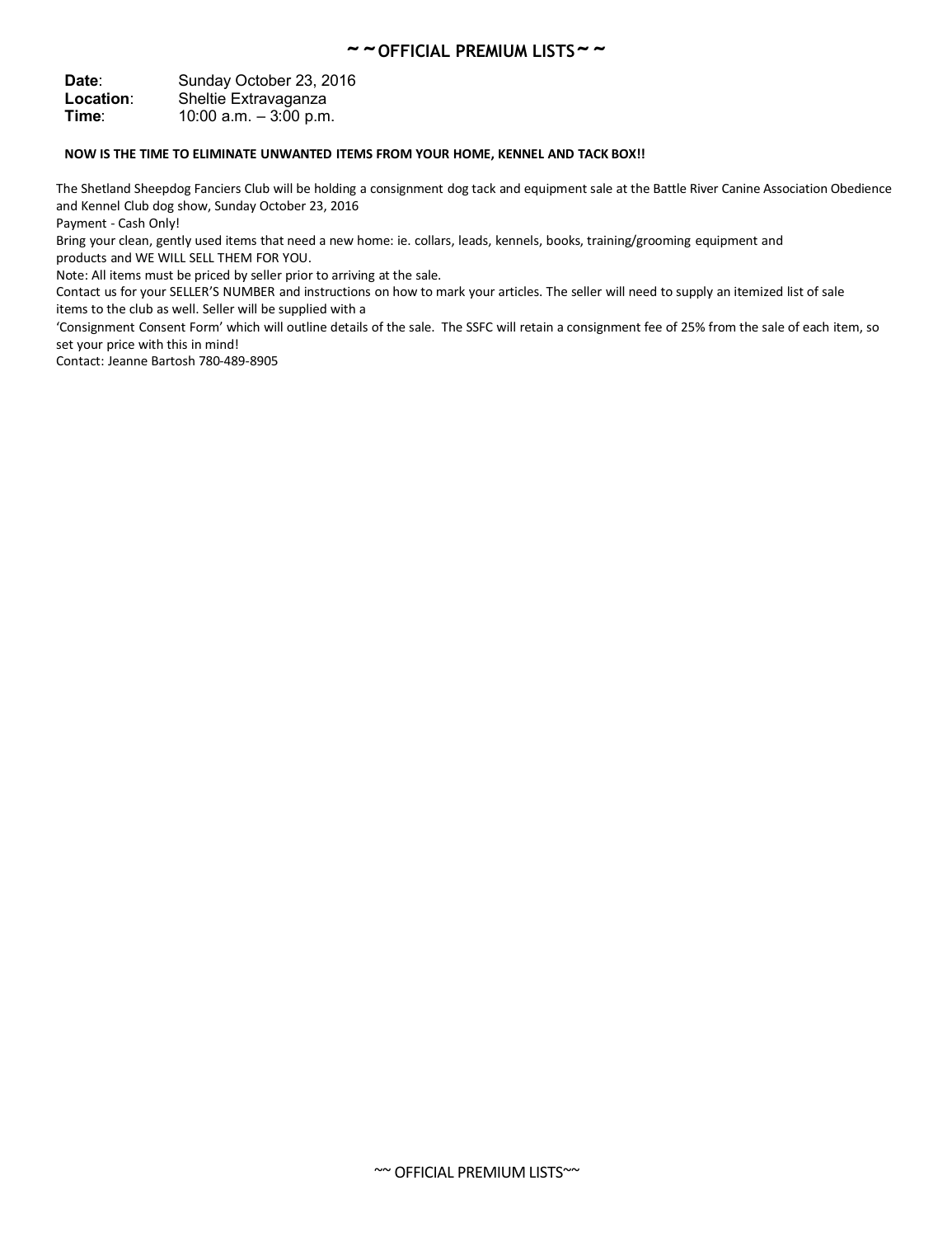

# OFFICIAL CANADIAN KENNEL CLUB ENTRY FORM

# **SHETLAND SHEEPDOG FANCIERS CLUB (Edmonton)**

# October 24,25 & 26, 2016

| Show Secretary: JM Show Services Phone: 780-532-9969 Fax: 1-877-993-6879 |                                   |  |
|--------------------------------------------------------------------------|-----------------------------------|--|
|                                                                          | Box 825 Grande Prairie AB T8B 3R5 |  |

| Oct 24 ____ Oct 25 ____ Oct 26 ___                                                                                   |                         |                                    |                    |
|----------------------------------------------------------------------------------------------------------------------|-------------------------|------------------------------------|--------------------|
| Entry Fees \$_____ Listing Fees \$_____ Catalogue \$_____ P/F \$_____ Total \$_____                                  |                         |                                    |                    |
|                                                                                                                      |                         |                                    | $Sex \_$           |
| Enter in the following classes)                                                                                      |                         |                                    |                    |
| [] Junior Puppy                                                                                                      |                         |                                    |                    |
| [] Senior Puppy                                                                                                      | [ Baby puppy            | [] Veteran Sweeps                  | [] Exhibition Only |
| [] Canadian Bred                                                                                                     | [  Veterans 7-9         | [ ]Breeder Sweeps                  |                    |
| [] Bred by Exhibitor                                                                                                 | $\lceil$   Veterans 9 + | [ <i>Juvenile</i> Sweeps           |                    |
| [] Open Sable                                                                                                        |                         | [] Specials Only [] Stud Dog & Get |                    |
| [] Open Blue                                                                                                         | [ ]Altered              | [ Bitch & Progeny                  |                    |
| [] Open Black                                                                                                        | []Brace                 |                                    |                    |
|                                                                                                                      |                         |                                    |                    |
| Please Check one and enter number here________________                                                               |                         |                                    |                    |
| [] CKC Reg. No.                                                                                                      |                         |                                    |                    |
| [] CKC ERN No.                                                                                                       |                         |                                    |                    |
| [] CKC Misc. Cert No.                                                                                                |                         |                                    |                    |
| $[$ $]$ CKC PEN No. $[$ $]$<br>LISTED (No CKC/ERN No.)                                                               |                         |                                    |                    |
| Date of Birth M <sub>___</sub> D_____ Y_____ Is this a puppy? Y___ N___ Place of Birth Canada [] Elsewhere []        |                         |                                    |                    |
|                                                                                                                      |                         |                                    |                    |
|                                                                                                                      |                         |                                    |                    |
|                                                                                                                      |                         |                                    |                    |
|                                                                                                                      |                         |                                    |                    |
| Owner's                                                                                                              |                         |                                    |                    |
|                                                                                                                      |                         |                                    |                    |
|                                                                                                                      |                         |                                    |                    |
|                                                                                                                      |                         |                                    |                    |
|                                                                                                                      |                         |                                    |                    |
|                                                                                                                      |                         |                                    |                    |
| Mail to: [] Owner [] Agent                                                                                           |                         |                                    |                    |
| I accept full responsibility for all statements made of this entry. I hereby certify that I understand the CKC rules |                         |                                    |                    |
| and regulations, conditions and provisions in the Premium List for this show and agree to be bound by the same.      |                         |                                    |                    |
| [] Visa [] Mastercard [] AMEX                                                                                        |                         |                                    |                    |
|                                                                                                                      |                         |                                    |                    |
|                                                                                                                      |                         |                                    |                    |
|                                                                                                                      |                         |                                    |                    |
|                                                                                                                      |                         |                                    |                    |
|                                                                                                                      |                         |                                    |                    |
|                                                                                                                      |                         |                                    |                    |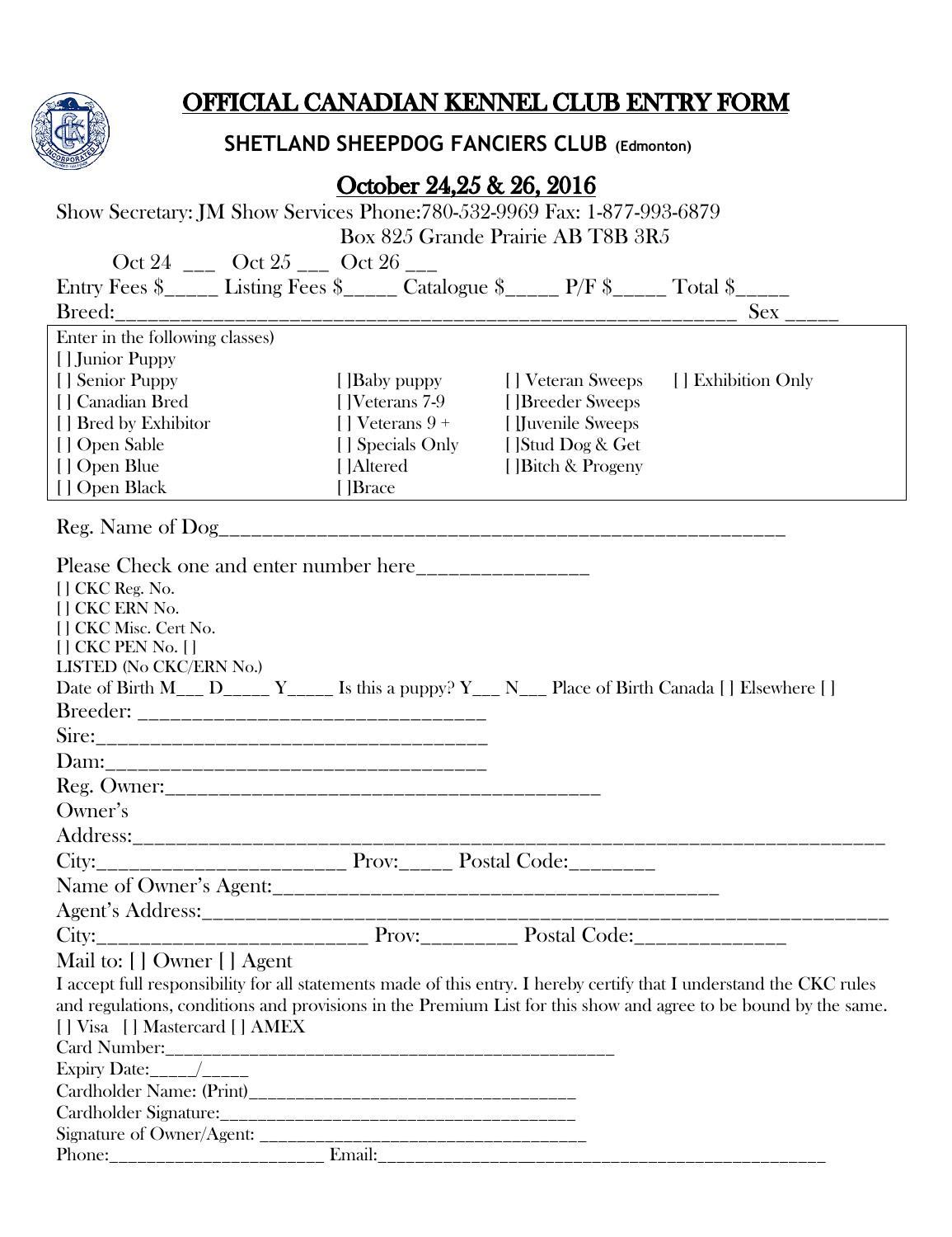

# OFFICIAL CANADIAN KENNEL CLUB ENTRY FORM

## **CANADIAN SHETLAND SHEEPDOG ASSOCIATION** October 24,25 & 26, 2016

| Oct 24 ____ Oct 25 ____ Oct 26 ___                                                                                   |                                    |                                    |                        |
|----------------------------------------------------------------------------------------------------------------------|------------------------------------|------------------------------------|------------------------|
| Show Secretary: JM Show Services Phone: 780-532-9969 Fax: 1-877-993-6879                                             |                                    |                                    |                        |
|                                                                                                                      |                                    | Box 825 Grande Prairie AB T8B 3R5  |                        |
| Entry Fees $\frac{1}{2}$ Listing Fees $\frac{1}{2}$ Catalogue $\frac{1}{2}$ P/F $\frac{1}{2}$ Total $\frac{1}{2}$    |                                    |                                    |                        |
|                                                                                                                      |                                    |                                    | $Sex$ <sub>-----</sub> |
| Enter in the following classes)                                                                                      |                                    |                                    |                        |
| [] Junior Puppy                                                                                                      |                                    |                                    |                        |
| [] Senior Puppy                                                                                                      | [ ]Baby puppy                      | [] Veteran Sweeps                  | [] Exhibition Only     |
| [] Canadian Bred                                                                                                     | [  Veterans 7-9                    | [ ]Breeder Sweeps                  |                        |
| [] Bred by Exhibitor                                                                                                 | $\lceil \cdot \rceil$ Veterans 9 + | [ <i>Juvenile Sweeps</i>           |                        |
| [] Open Sable                                                                                                        |                                    | [] Specials Only [] Stud Dog & Get |                        |
| [] Open Blue                                                                                                         | [ ]Altered                         | [ Bitch & Progeny                  |                        |
| [] Open Black                                                                                                        | [ Brace]                           |                                    |                        |
|                                                                                                                      |                                    |                                    |                        |
| Please Check one and enter number here________________                                                               |                                    |                                    |                        |
| [] CKC Reg. No.                                                                                                      |                                    |                                    |                        |
| [] CKC ERN No.                                                                                                       |                                    |                                    |                        |
| [] CKC Misc. Cert No.                                                                                                |                                    |                                    |                        |
| $[$ $]$ CKC PEN No. $[$ $]$                                                                                          |                                    |                                    |                        |
| LISTED (No CKC/ERN No.)                                                                                              |                                    |                                    |                        |
| Date of Birth M <sub>___</sub> D_____ Y_____ Is this a puppy? Y___ N___ Place of Birth Canada [] Elsewhere []        |                                    |                                    |                        |
|                                                                                                                      |                                    |                                    |                        |
|                                                                                                                      |                                    |                                    |                        |
|                                                                                                                      |                                    |                                    |                        |
|                                                                                                                      |                                    |                                    |                        |
| Owner's                                                                                                              |                                    |                                    |                        |
|                                                                                                                      |                                    |                                    |                        |
|                                                                                                                      |                                    |                                    |                        |
|                                                                                                                      |                                    |                                    |                        |
|                                                                                                                      |                                    |                                    |                        |
| City:                                                                                                                |                                    |                                    |                        |
| Mail to: [] Owner [] Agent                                                                                           |                                    |                                    |                        |
| I accept full responsibility for all statements made of this entry. I hereby certify that I understand the CKC rules |                                    |                                    |                        |
| and regulations, conditions and provisions in the Premium List for this show and agree to be bound by the same.      |                                    |                                    |                        |
| [] Visa [] Mastercard [] AMEX                                                                                        |                                    |                                    |                        |
|                                                                                                                      |                                    |                                    |                        |
|                                                                                                                      |                                    |                                    |                        |
|                                                                                                                      |                                    |                                    |                        |
|                                                                                                                      |                                    |                                    |                        |
|                                                                                                                      |                                    |                                    |                        |
|                                                                                                                      |                                    |                                    |                        |